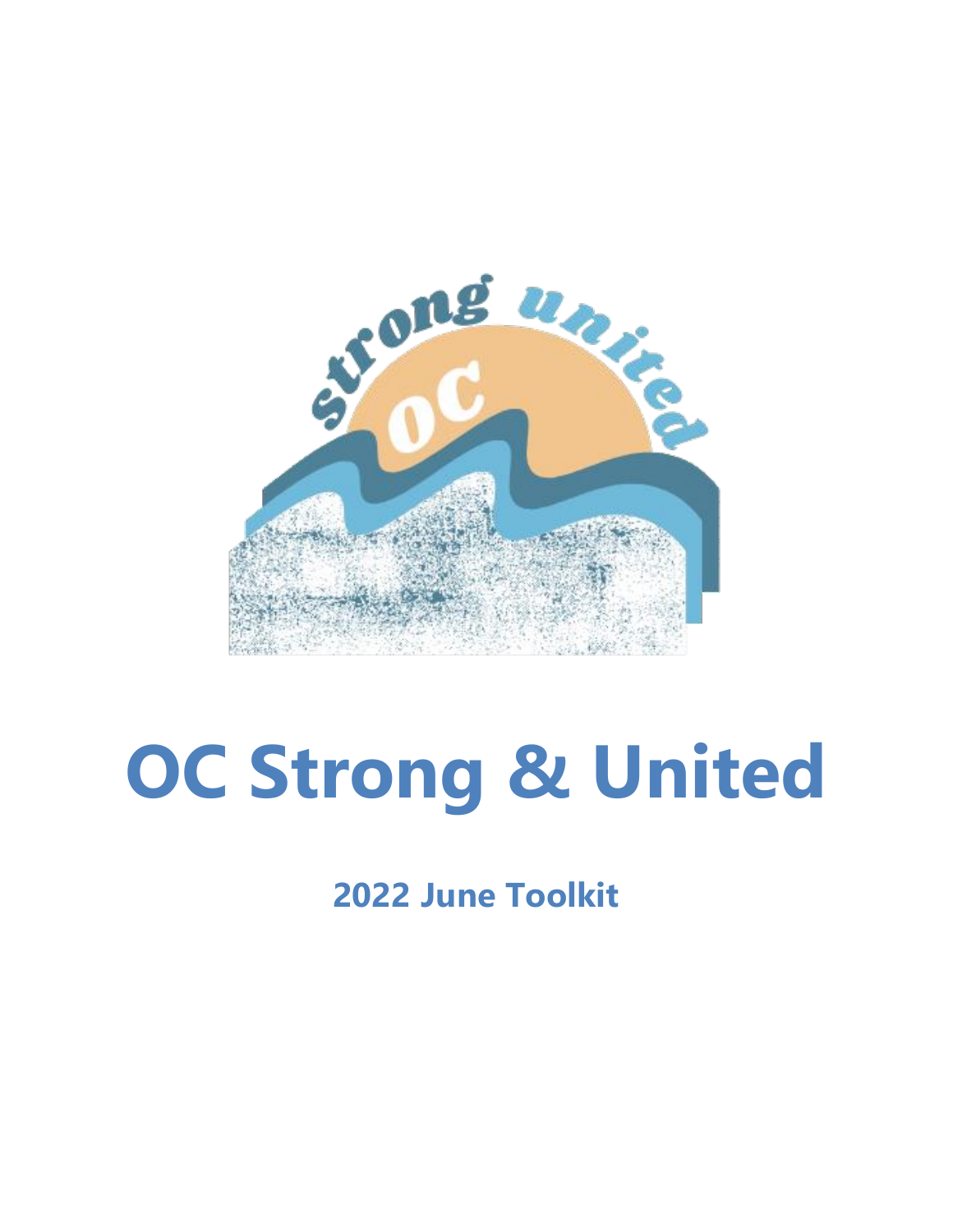

# **OCEAN CITY, MARYLAND 2022 OC Strong & United Toolkit - Eblast Copy**

**SUBJECT LINE:** OC STRONG & UNITED JUNE 2022 TOOLKIT

To our Ocean City Business Community:

With spring now in full swing and the start of summer on the horizon, we are very much looking forward to the months ahead and welcoming visitors to Ocean City.

In Ocean City, we strive to partner together to give our visitors the best Ocean City experience possible. After the success of the 2021 **OC Strong & United** toolkit and the positive feedback it received, we wanted to once again provide you with communications strategies and best practices to ensure you feel supported. Below you will find the **OC Strong & United** toolkit, including:

- General Reputation Management & Expectation Guidelines
- Social Media Reputation Management & Expectations
- Best Practices for Our Business Community
- Updated External Talking Points
- Internal Talking Points
- General Social Media Best Practices

The **OC Strong & United** toolkit may evolve as summer draws nearer, so please stay tuned for updates. If you have any feedback regarding additional tools that would be helpful to you and other businesses, please reach out to Jessica Waters at [JWaters@oceancitymd.gov.](mailto:JWaters@oceancitymd.gov)

Thank you to those of you who attended the Tourism Partners seminar and thank you very much for all that you do to make Ocean City such an amazing community. By continuing to work together, we can keep **Ocean City Strong & United**!

Sincerely,

*Jessica Waters Glenn Irwin Melanie Pursel*

*Jessica Waters, Town of Ocean City Glenn Irwin, OCDC Melanie Pursel, Worcester* 

*Susan Jones Lachelle Scarlato*

*Susan Jones, HMRA Lachelle Scarlato, OC Chamber*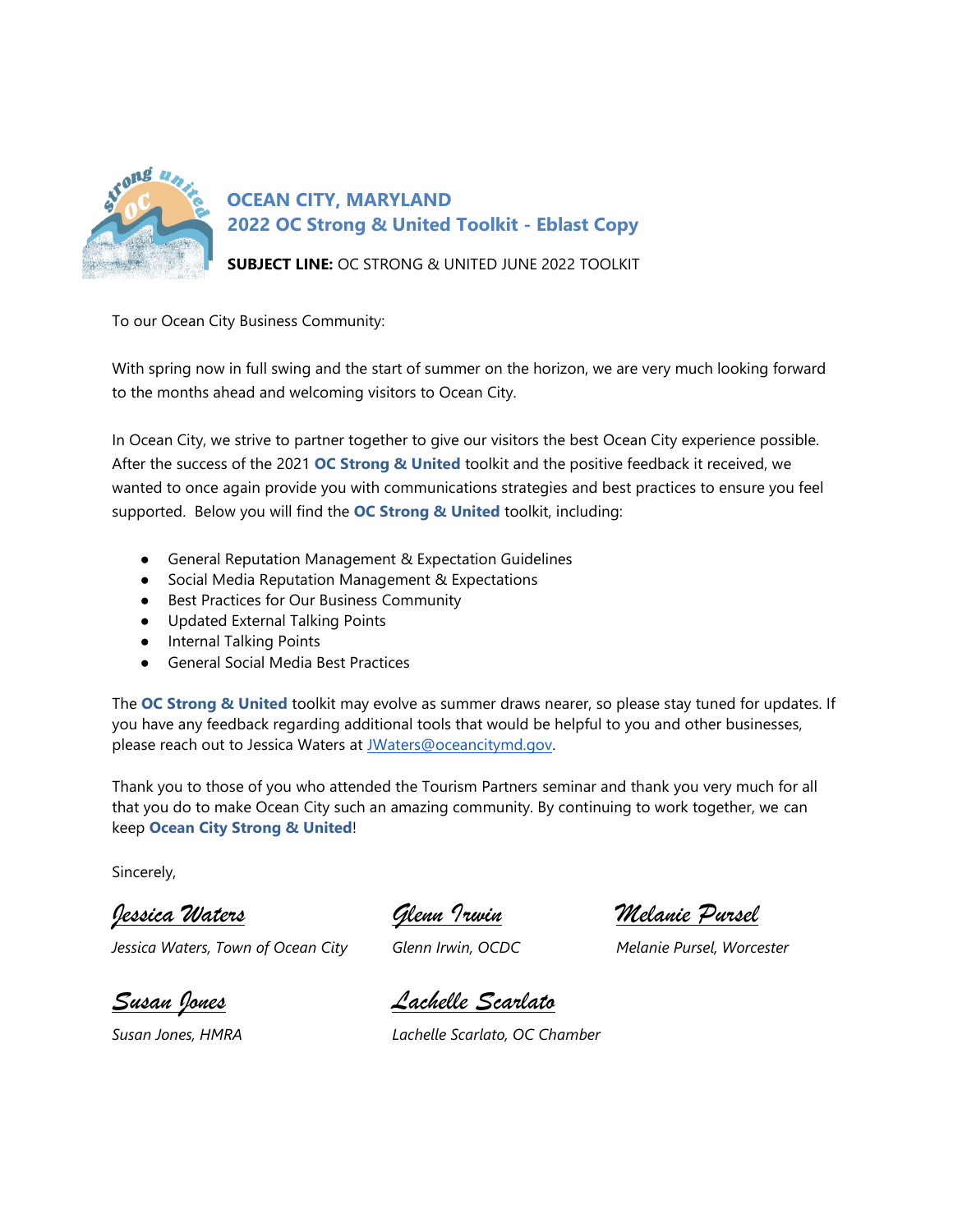

# **OC Strong & United Introduction: General Reputation Management & Expectation Guidelines**

Between the news media's 24-hour cycle and the influence of social media on consumers' perspectives, it's essential that Ocean City and its business community work together to create a positive narrative about our beloved beach town. Despite facing tremendous challenges in June, our community continues to band together to form a strong and united partnership between the public and private sectors with one goal in mind: protecting our residents and visitors, while also preserving our image.

Included throughout this toolkit below are reputation management strategies and community expectation guidelines for how business owners can help promote Ocean City in the best way possible. If we work together, we will truly stay Strong & United.

- **History doesn't lie – so remember, it's June**. During certain times of the year, particularly in June, Ocean City historically sees a spike in crime and disorderly behavior. During these situations and incidents, it's important that the Ocean City Police Department (OCPD) and Town of Ocean City control the message. This doesn't mean that something has changed or that our town is out of control; it simply means that for a number of reasons, June draws a younger demographic to our resort town. However, for more than a decade, crime has trended downward after July 1 each year, and Ocean City begins to draw in more family visitors.
- **OCPD and the Town of Ocean City must be transparent.** "Hiding" incidents or highprofile public events isn't possible in 2022. Cell phone images and videos are often already circulating on social media and traditional news sites before officers can even respond to the scene in some cases. To dispel rumors or misinformation, the OCPD and Town will share updates with news media or on social media regarding disorderly behavior, arrests and other incidents. Releasing public information helps prevent the spread of rumors that may circulate, particularly on social media. This also helps the OCPD gain public trust and allows the community to see its efforts in enforcing the laws.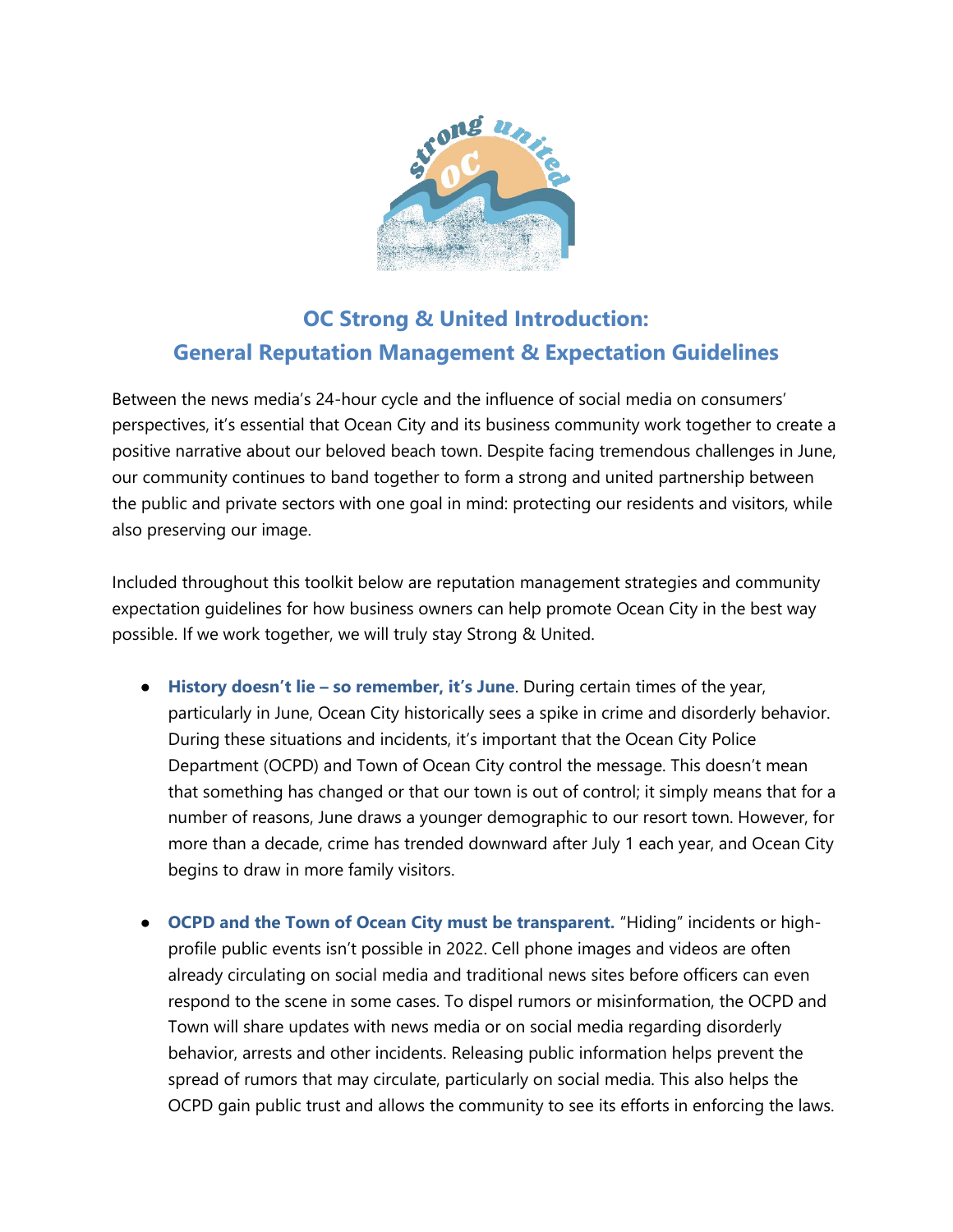- **Knowledge is power.** Keep your employees informed about what's going on and prepare them with how to answer tough questions. You can reference the Internal and External Talking Points *(found inside of this toolkit)* to address the frequently asked questions you may be receiving from employees and customers.
- **Remember, we never want to create or spread our own bad news.** In order to do this, we want to prevent the spread of rumors and misinformation. While June is a very challenging time for all of us – and brings a younger demographic (versus family visitors) and an increase in crime – **June does not define Ocean City.** We all know what a fantastic place to live, work and visit Ocean City is - so don't let a few isolated incidents destroy our fantastic resort town. Should you receive any inquiries from news media about disorderly behavior/criminal activity in town, please direct the reporter to OCPD Deputy Communications Manager Ashley Miller at (410) 520-5395. For any other media inquiries, please direct the reporter to Ocean City Communications Manager Jessica Waters at (410) 289-8967.
- **Stay tuned.** We will continue to provide you with timely updates to these resources to help ensure Ocean City and our businesses have a successful 2022.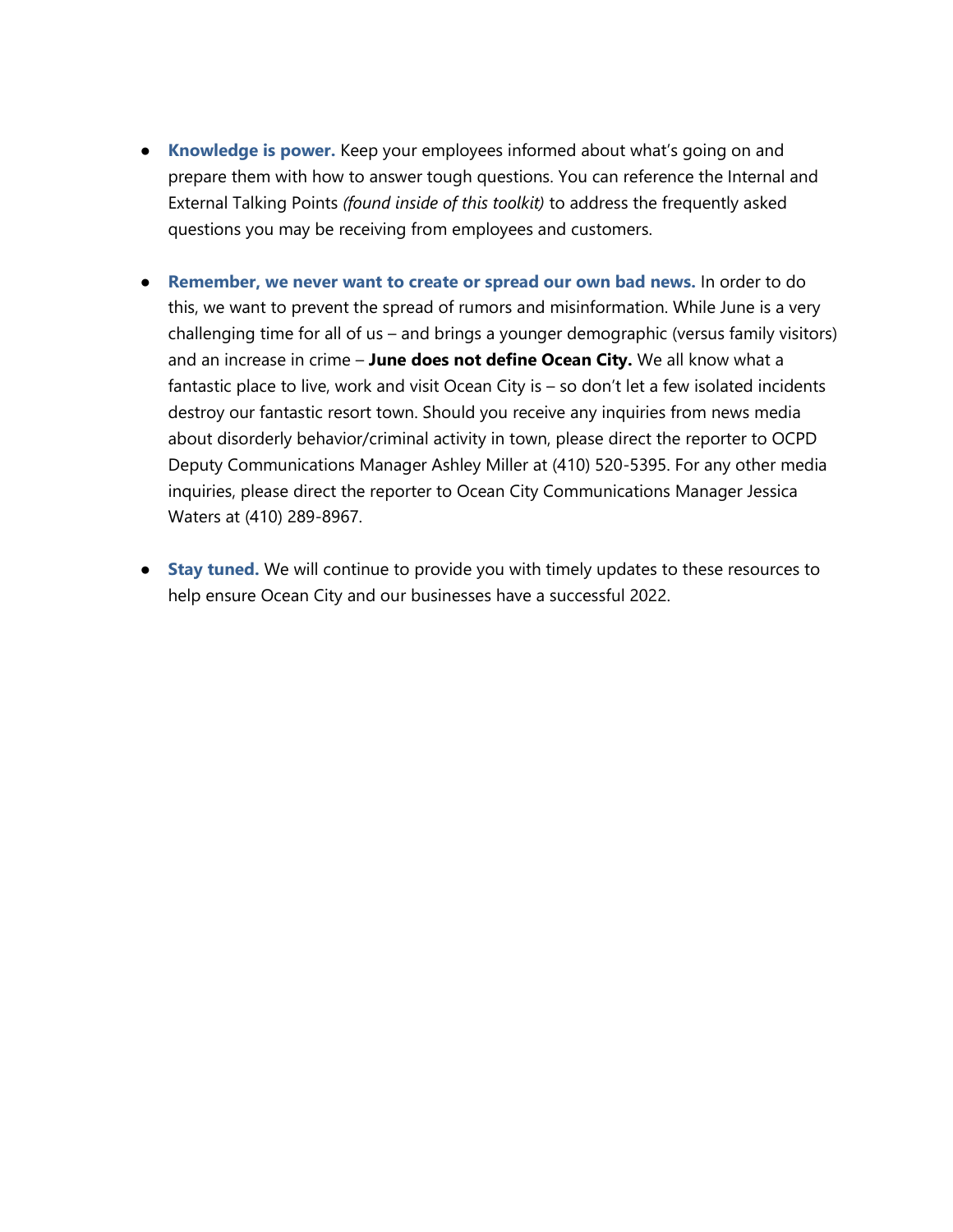

# **Social Media Reputation Management & Expectation Guidelines**

When disorderly behavior, arrests and other incidents take place, it is essential that the OCPD, the Town and the business community work together effectively. We all want residents, employees and visitors to feel safe in Ocean City, and social media plays a big role in the town's overall image. Outlined below are **social media best practices and recommendations** for how businesses can help support the OCPD and the Town's efforts for our community to remain Strong & United.

- **OCPD and the Town of Ocean City share updates on social media for a reason.** As mentioned in the general reputation management guidelines above, releasing public information on social media regarding disorderly behavior, arrests and other incidents helps prevent the spread of misinformation, and this transparency also helps increase the public's trust in the OCPD. It isn't possible to "hide" incidents that occur in Ocean City, so it's best for OCPD and the Town to control the message and provide the public with the facts.
- **Don't add fuel to the fire.** When negative incidents and situations occur in Ocean City, you can support the OCPD and Town by helping to mitigate the spread of rumors on social media. Avoid engaging with users' negative comments and questions about incidents that occur in town and instead, direct them to the official source, which for matters related to crime is the OCPD. Included on the following pages are examples of potential scenarios and the OCPD's social media/public relations response, as well as how businesses can best respond.
- **Establish a social media policy for employees to follow** to prevent the spread of misinformation or any posts that could put your business in a negative light, and ensure all staff members are aware of the guidelines.
- **Continue to positively promote Ocean City through your social media channels.**  Your customers are your biggest "fans" and they will believe what you say! Now is a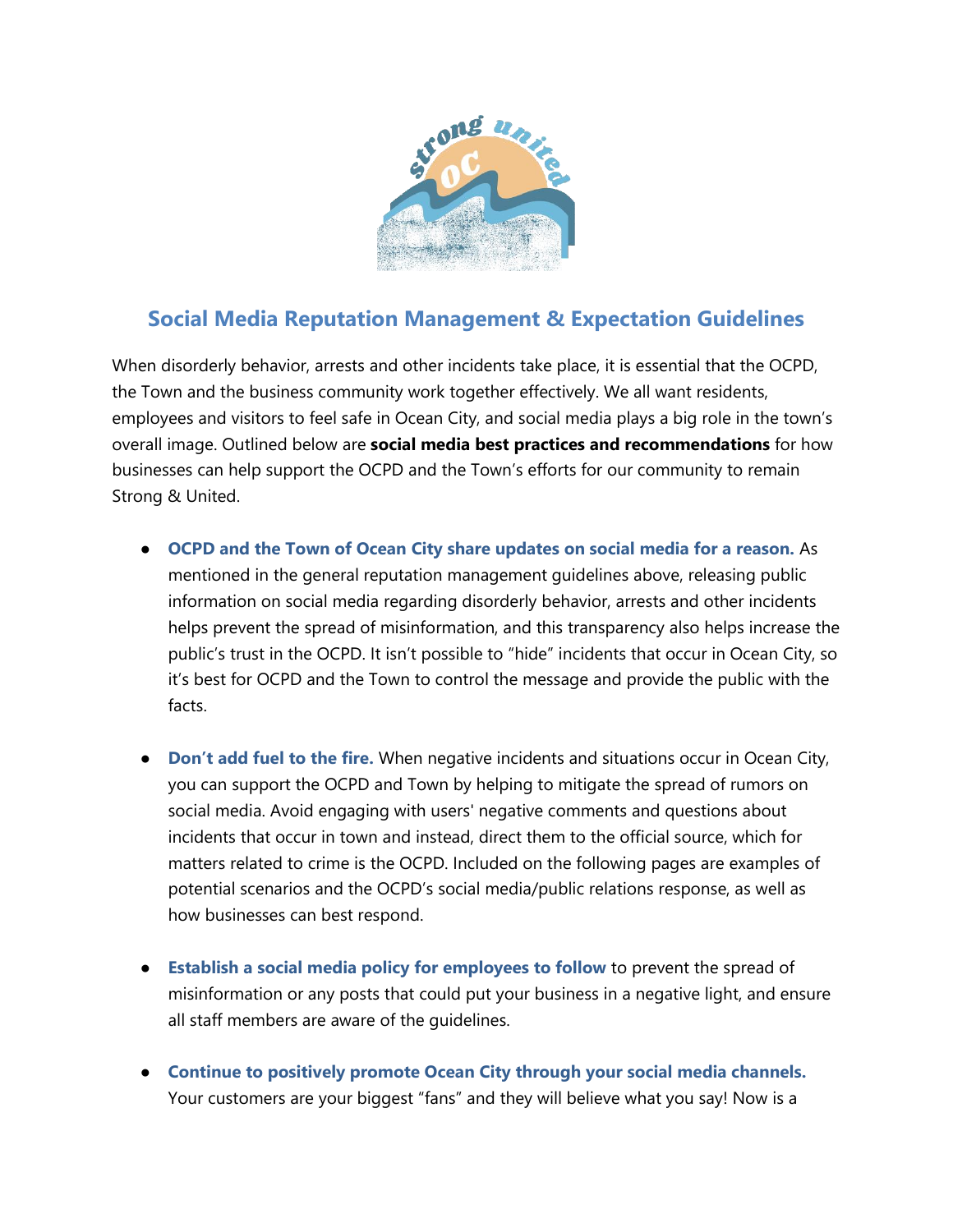great time to remind visitors why they should plan a vacation in Ocean City this year by sharing upbeat messaging, exciting updates about your business, and eye-catching positive imagery on your channels. Refer to the General Social Media Best Practices *(found inside of this toolkit)* for some helpful tips for strengthening your business' online presence.

**Please see the following pages for samples of potential scenarios.**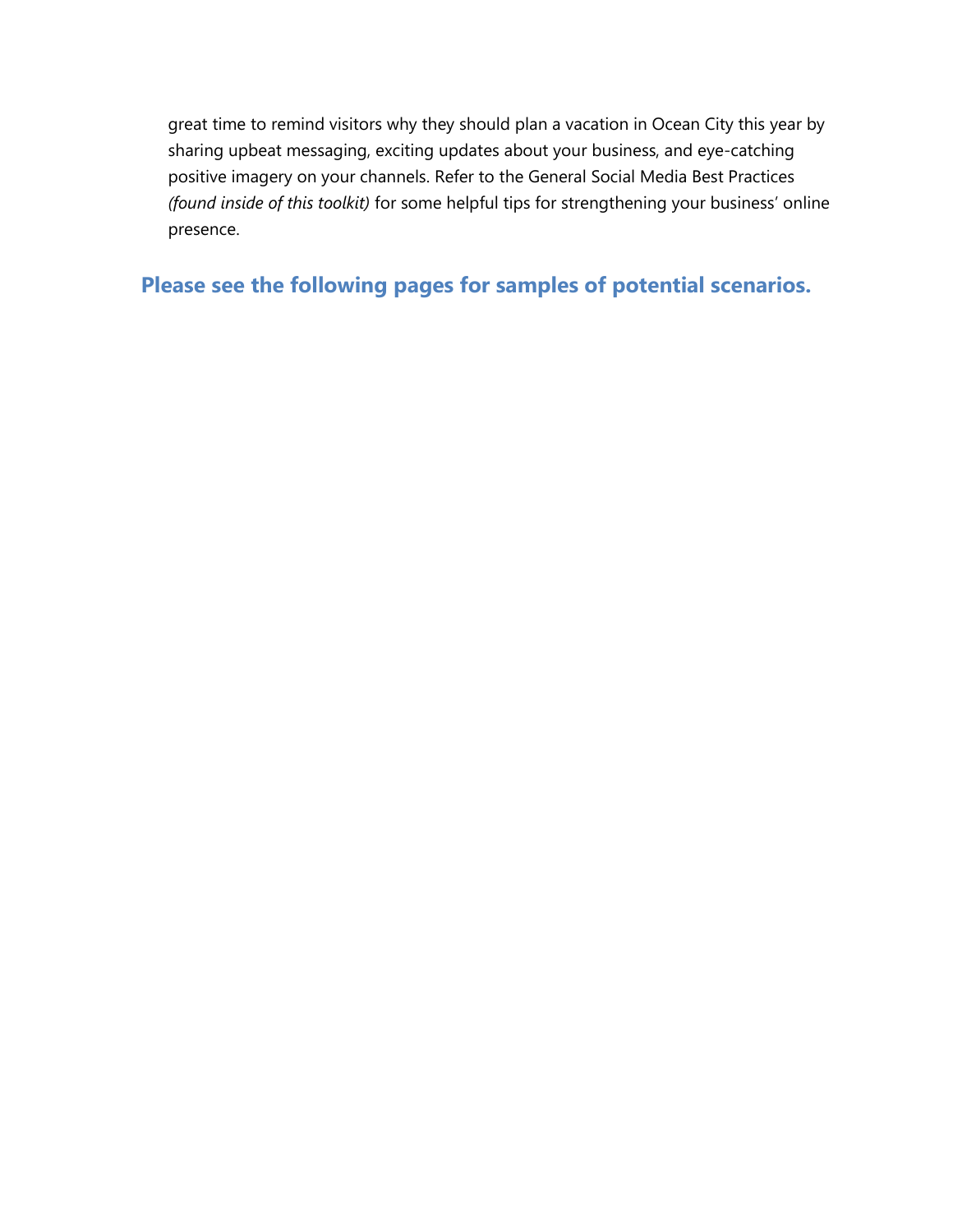

#### **Potential Incident/Scenario:**

Large Fight, Stabbing, Assault, Shooting or Other On-Scene Investigation



#### **Potential Social Media Post by OCPD or Town:**

**Ocean City Police Department:** The Ocean City Police Department is on the scene of a *stabbing* in the area of *10th Street and the Boardwalk*. One person has been transported by EMS to *Atlantic General Hospital* with non-life-threatening injuries. One suspect is in custody. The investigation is ongoing. Anyone with information is asked contact the *Criminal Investigations Division* at *410-520-5136*. Anonymous tips can also be left at [https://oceancitymd.gov/oc/departments/police/crime](https://oceancitymd.gov/oc/departments/police/crime-tips/?fbclid=IwAR2g_ntnHtH8fsyaQ-lvN2HVy_gaB2HCIk9RVX4LFgPp4qvPzLojuYJvHrU)[tips/.](https://oceancitymd.gov/oc/departments/police/crime-tips/?fbclid=IwAR2g_ntnHtH8fsyaQ-lvN2HVy_gaB2HCIk9RVX4LFgPp4qvPzLojuYJvHrU) #YourOCMDPD #OCPDServingandProtecting

# **Potential Incident/Scenario:**

Follow-Up from High Profile Cases



# **Potential Social Media Post by OCPD or Town:**

**Ocean City Police Department: Ocean City Police have** arrested and charged *5 suspects* with disorderly conduct/various criminal offenses following a large fight that occurred on the Boardwalk on *June 3, 2021*. The investigation into this incident is ongoing, and anyone who witnessed the incident and can provide any information is asked to contact OCPD at [crimetips@oceancitymd.gov](mailto:crimetips@oceancitymd.gov) or 410-723-6604. Anonymous tips can also be submitted at <https://oceancitymd.gov/oc/departments/police/crime-tips/> or by calling 410-520-5136. #YourOCMDPD

#OCPDServingandProtecting

*\*\*\* Note: underline/italics indicates portions that change depending on the specific situation. \*\*\**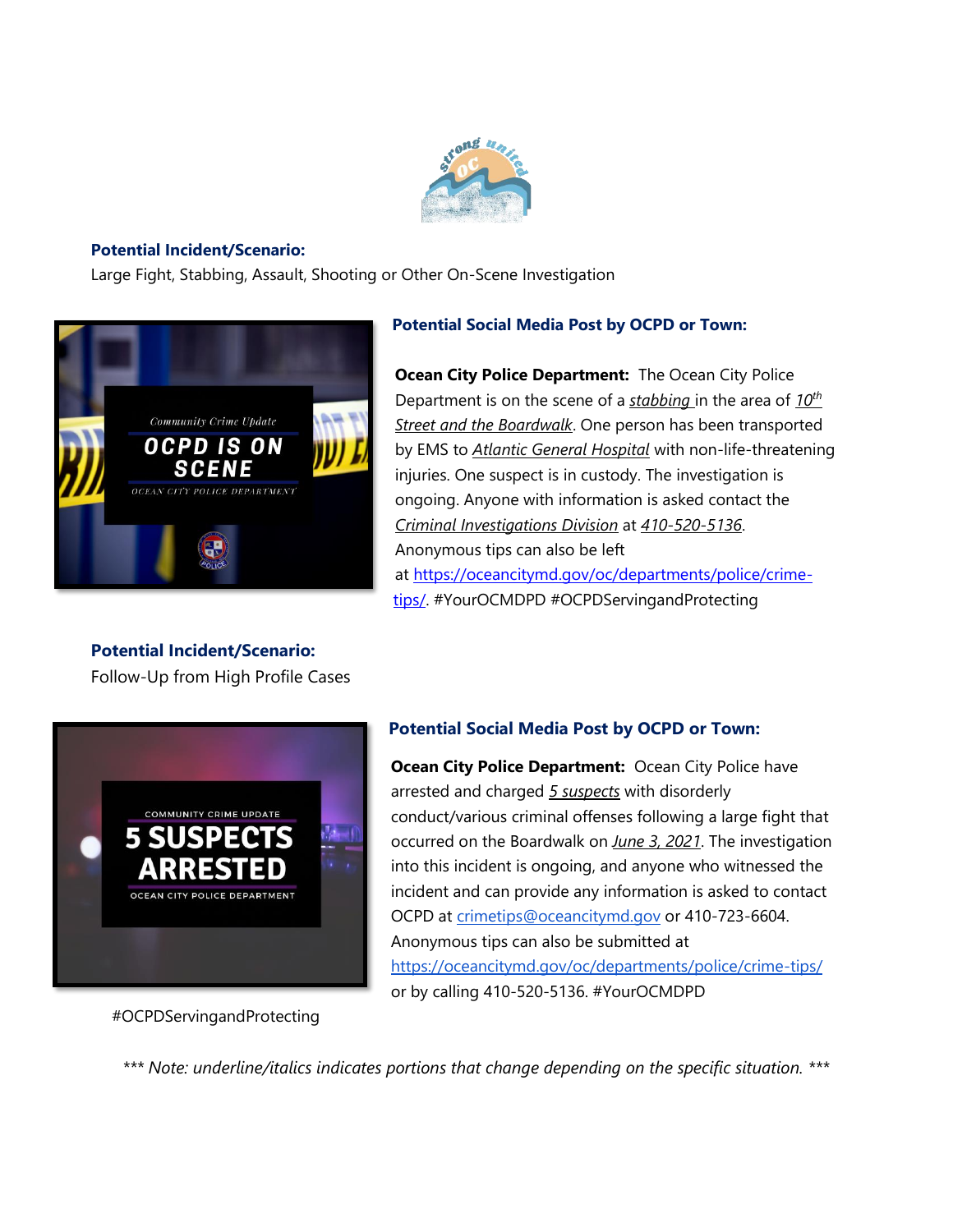

# **Key Messages and/or Talking Points for Customer Questions:**

- 1. Ocean City Police responded to an isolated incident on the Boardwalk.
- 2. June is historically a time when high school graduates and young adults visit Ocean City, leading to an increase in disorderly behavior that typically subsides after June.
- 3. Ocean City is a great destination for families and is safe to visit all year long.
- 4. Officers will be strictly enforcing all laws and ordinances, and the OCPD will continue to be vigilant as always.

# **Social Media Best Practices for Businesses:**

- **If you are going to share information about the incident, only share OCPD or Town's social media post.** This helps build trust and assures the most accurate information is being released.
- **DO NOT** share or reshare negative videos and photos of criminal activity.
- Should you receive questions or comments on your business' social media channels, **direct users to the OCPD to help mitigate the spread of rumors.** Below is sample language you can use:
	- *Hi [NAME]- The Ocean City Police Department updates its social media page regularly. We recommend that you follow its social media sites or reach out directly with questions.*

**OR**

- Hi [NAME]- This situation was addressed by the Ocean City Police Department in *this post [INSERT LINK TO POST].*
- If you receive any inquiries from news media about the incident, please direct the reporter to OCPD Deputy Communications Manager Ashley Miller at (410) 520-5395.
- For general inquiries from customers about safety in Ocean City, you and your employees can reference the Internal and External Talking Points (found inside of this toolkit).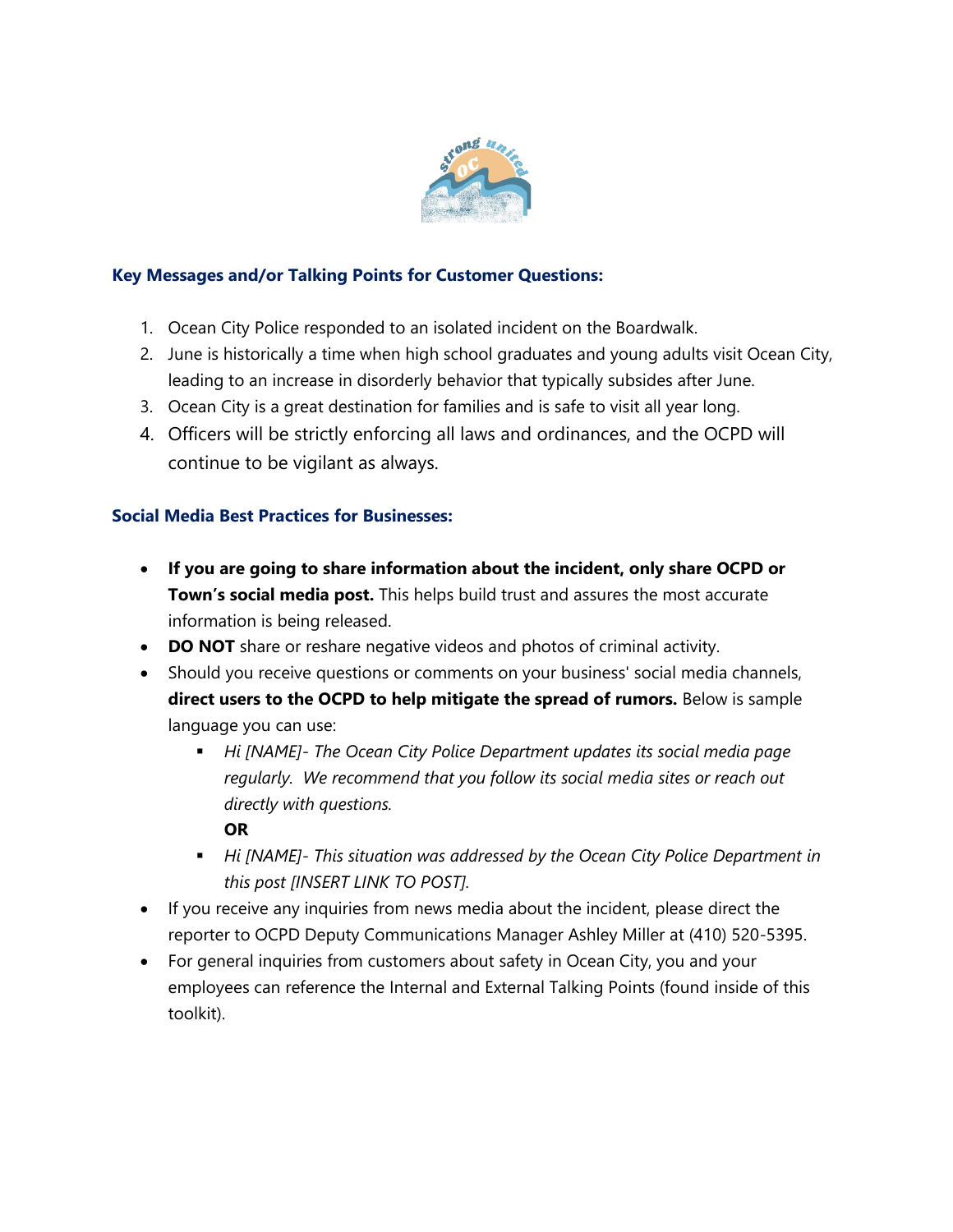*Below is a template example of a press release that the Town of Ocean City or Ocean City Police Department may distribute after an incident in Ocean City:*

#### **OCPD Sample Press Release: General Arrests/Crime Follow-Up**

#### **Media contact:**

Ashley Miller Deputy Communications Manager O: 410.520.5395 | C: 443.235.4420

# **Ocean City Police Continue to Make Arrests for June Crime**

**OCEAN CITY, MD – (June XX, 2022):** The Ocean City Police Department has worked thoroughly to identify and arrest suspects in recent assaults and unruly activity. Two examples of recent arrests include the seizure of a firearm and a separate case for a first-degree assault. The information on these cases are below:

**Seizure of an AK-47 Firearm:** On June XX, 2022, Ocean City Police located a city ordinance violation involving several subjects sleeping in a motor vehicle. Upon contacting the occupants, officers detected the odor of marijuana. The officers also learned one of the subjects had an active arrest warrant out of Harrisburg, PA for discharging a firearm into an occupied structure. Officers began searching the vehicle and located bullet holes in the rear tailgate of the vehicle. Officers also located marijuana, a Glock 23 .40 caliber handgun, and a Century Arms Micro Draco 7.62 x 39 mm pistol (assault style handgun).

#### **The following suspects were arrested:**

- NAME, AGE, HOMETOWN, CHARGES
- NAME, AGE, HOMETOWN, CHARGES
- NAME, AGE, HOMETOWN, CHARGES

**Suspect Arrested for First Degree Assault (Stabbing):** At around 3:30 a.m. on June XX, 2022, the Ocean City Police Department received a call from Peninsula Regional Medical Center advising they were treating a victim of a stabbing that occurred in Ocean City. The initial investigation revealed a verbal altercation escalated into a physical altercation. During the physical altercation, the victim was hit with a stun gun, stabbed, and stomped by multiple suspects. Further investigation revealed the identity of the suspect, a 21-year-old male from Lebanon, PA who was placed under arrest on June XX, 2022 for first-degree assault, seconddegree assault, and reckless endangerment. The victim is expected to make a full recovery from this incident.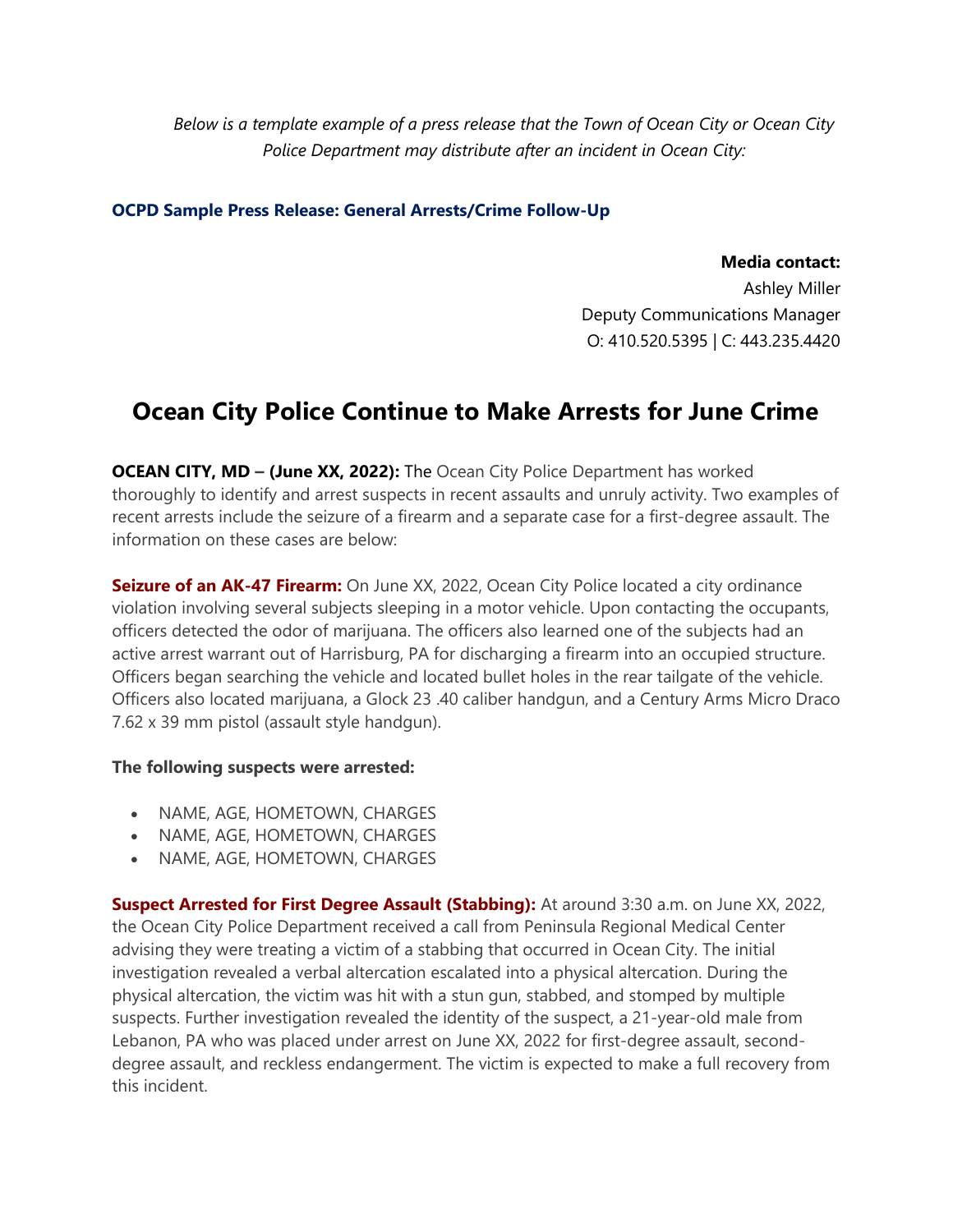

#### **Potential Incident/Scenario:**

Any incident where police are seeking suspects and/or victims.



# **Potential Social Media Post by OCPD or Town:**

**Ocean City Police Department: The Ocean City Police** Department is seeking the public's assistance in locating the victim(s) and suspect(s) in an assault. The assault, which was captured in a video that has been circulating on social media, occurred at  $2$  *a.m.* in the area of  $4<sup>th</sup>$  *Street and the Boardwalk*. Anyone who witnessed the assault or who can provide any information as to the identity of the suspects or victim, is asked to contact OCPD at [crimetips@oceancitymd.gov](mailto:crimetips@oceancitymd.gov) or by calling 410-520-5136. #YourOCMDPD #CommunityCollaboration

*\*\*\* Note: underline/italics indicates portions that change depending on the specific situation. \*\*\**

# **Key Messages and/or Talking Points for Customer Questions:**

- 1. If you see something, say something. If you witness any suspicious activity or a criminal act in progress, call 911 immediately.
- 2. Reporting incidents immediately allows emergency first responders the ability to arrive quicker and deescalate the incident.
- 3. The public's assistance can be key in solving and preventing crime and unruly behavior.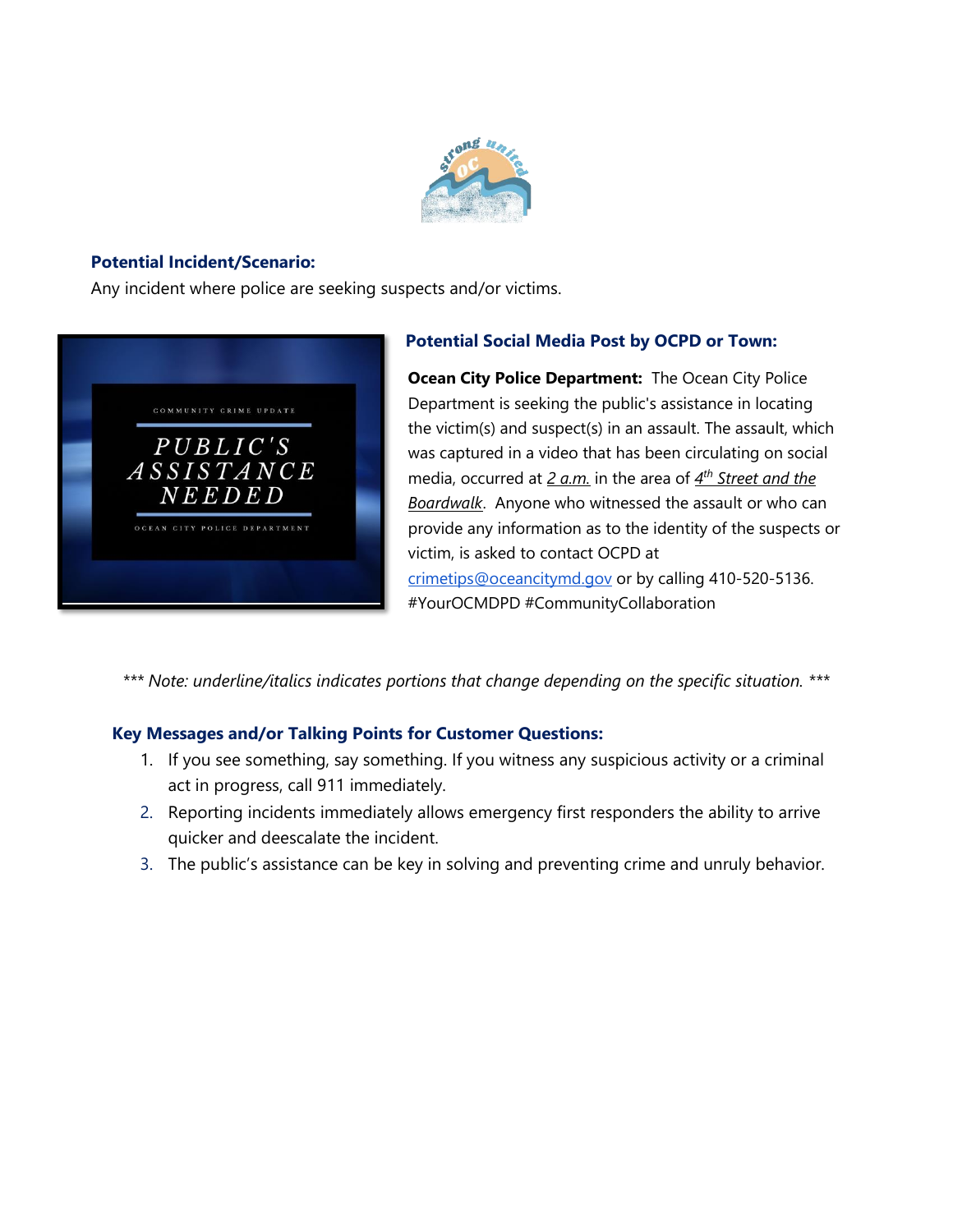*Below is a template example of a press release that the Town of Ocean City or Ocean City Police Department may distribute after an incident in Ocean City:*

**OCPD Sample Press Release: Seeking Public's Assistance**

#### **Media contact:**

Ashley Miller Deputy Communications Manager O: 410.520.5395 | C: 443.235.4420

# **Ocean City Police Asking for Public's Assistance Identifying Victim(s) & Suspect(s) in Boardwalk Assault(s) During Large Fight**

**OCEAN CITY, MD – (June XX, 2022):** Ocean City Police are seeking the public's assistance in locating the suspects and victim in an assault that occurred on Sunday. The assault, which was captured in a viral video on social media, occurred at approximately 11 p.m. in the area of 4th Street and the Boardwalk. At this time, the assault has NOT been reported to the police.

The preliminary investigation revealed the suspect, a tall white male, assaulted two victims. The suspect was wearing a dark colored t-shirt, torn knee length denim shorts and white tennis shoes. The suspect, and at least one accomplice, then fled the scene and have not been located by police.

Anyone who witnessed the assault or who can provide any information as to the identity of the suspect or his accomplices, is asked to contact Ocean City Police Detective *NAME* at *EMAIL@oceancitymd.gov* or 410-520-5390. Anonymous tips can also be left at https://oceancitymd.gov/oc/departments/police/crime-tips/ or by calling 410-520-5136.

**###**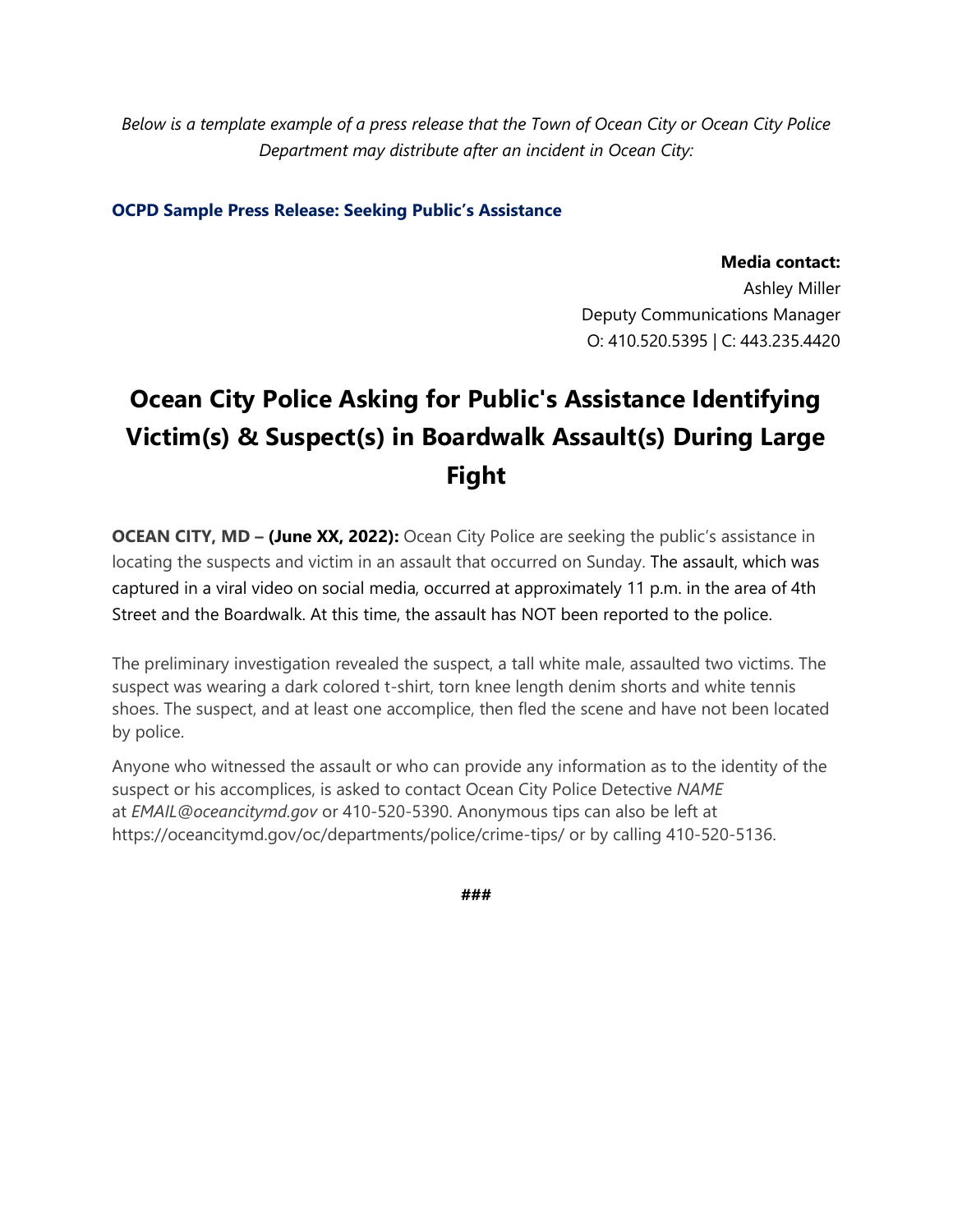

#### **Potential Incident/Scenario:**

Pedestrian Collision and/or Traffic Collision



# **Potential Social Media Post by OCPD or Town:**

**Ocean City Police Department:** OCPD ON THE SCENE: The Ocean City Police Department is investigating a pedestrian collision that occurred *at 10:45 p.m. this evening in the area of 94th Street and Coastal Highway*. The victim was treated by Ocean City EMS and has been transported to *Atlantic General Hospital* with lifethreatening injuries. Traffic is being diverted and delays should be expected in the area. This investigation is ongoing. #YourOCMDPD

*\*\*\* Note: underline/italics indicates portions that change depending on the specific situation. \*\*\**

# **Key Messages and/or Talking Points for Customer Questions:**

- 1. **Walk smart.** Always cross the street at corners, marked crosswalks, and intersections. That's where drivers expect to see you. Traffic signals and signs will ensure you have the right of way and can cross safety. Do not jaywalk.
- 2. **Watch for turning vehicles:** Look left, right, and left again before you cross. Always make eye contact with drivers. If you're unsure whether they see you, wait.
- 3. **Always keep your eyes up.** Stay alert and stay safe when crossing.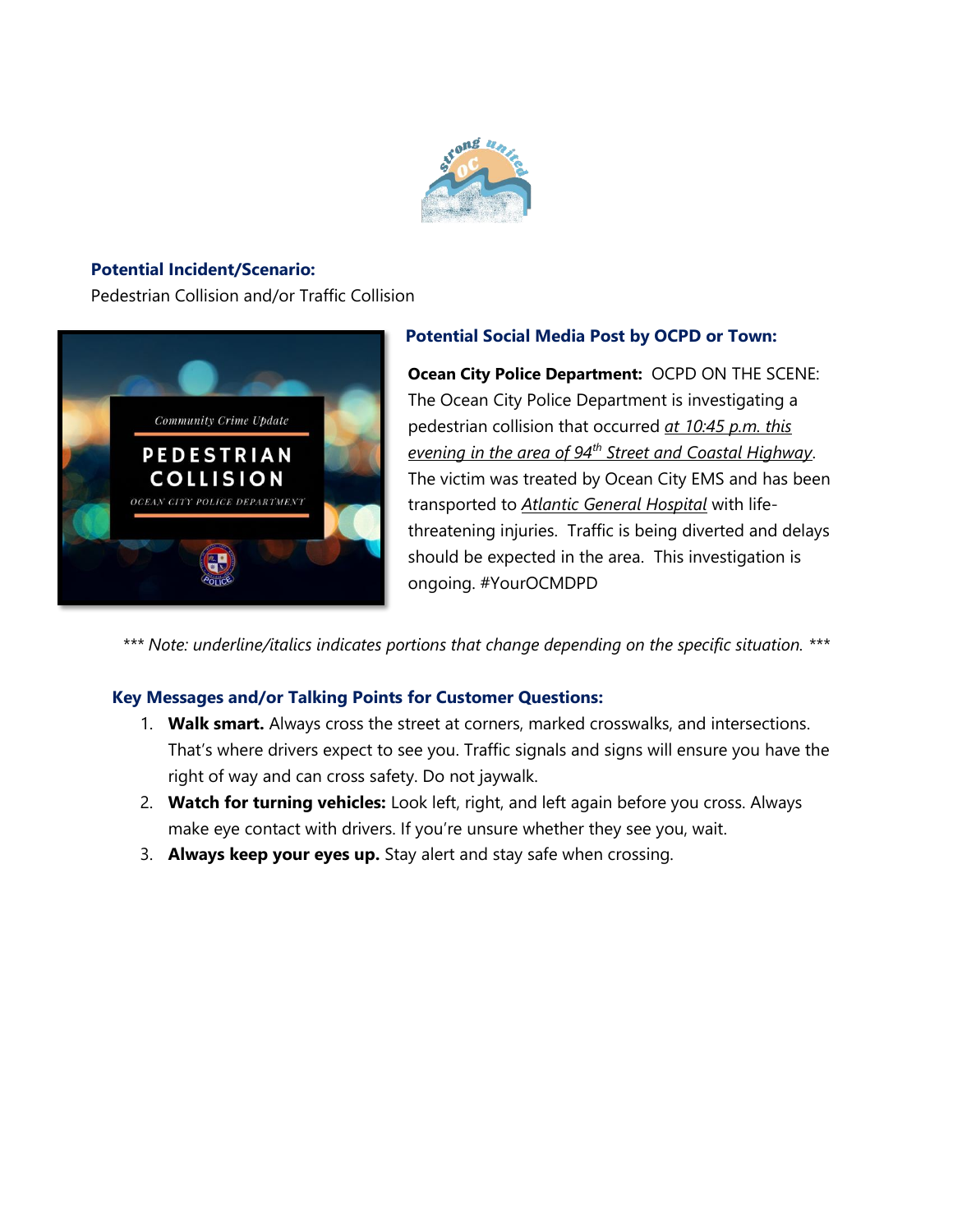*Below is a template example of a press release that the Town of Ocean City or Ocean City Police Department may distribute after an incident in Ocean City:*

**OCPD Sample Press Release: Pedestrian Collision**

**Media contact:**

Ashley Miller Deputy Communications Manager O: 410.520.5395 | C: 443.235.4420

# **Ocean City Police Investigating Fatal Pedestrian Collision**

**OCEAN CITY, MD – (June XX, 2022):** The Ocean City Police Department is currently investigating a fatal pedestrian collision that occurred overnight on Monday, June XX, 2022, at approximately 12:08 a.m. at 19<sup>th</sup> Street and Baltimore Ave.

The pedestrian, *NAME, AGE, HOME TOWN*, was crossing Baltimore Avenue in the crosswalk. The vehicle that struck the victim was traveling southbound on Baltimore Avenue at the time of the collision. Lifesaving efforts were initiated by the Worcester County Sheriff's Department and Ocean City EMS. *NAME* was pronounced deceased at the scene. The driver of the vehicle remained on scene. The driver has been identified as *NAME, AGE, HOME TOWN*

The Ocean City Police Department's Traffic Safety Unit is handling the investigation, which is ongoing at the time of this release. Preliminary investigation determined that alcohol, drugs and speed were not contributing factors to the collision. There are currently no charges pending.

###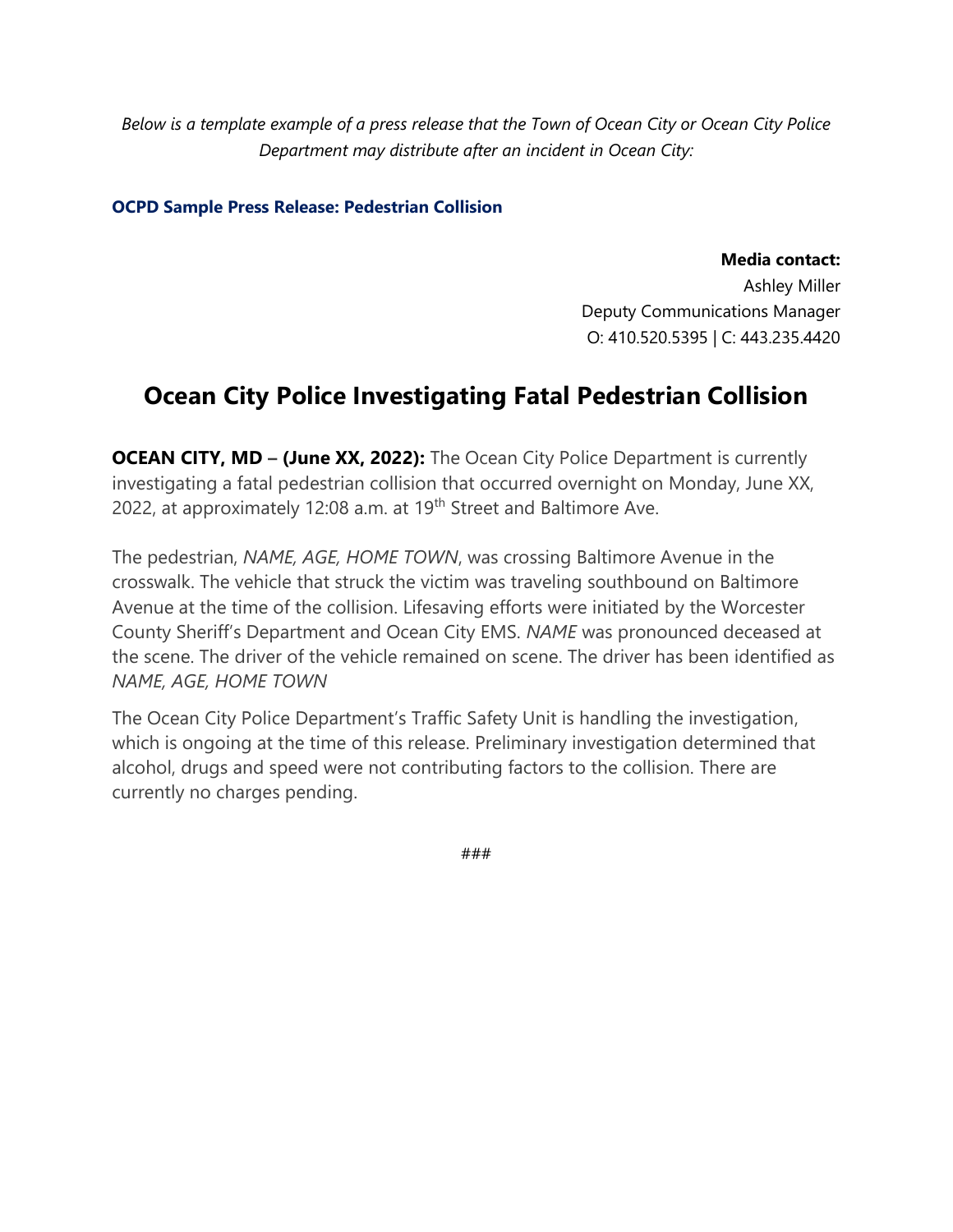

# **Best Practices for Our Business Community**

In gearing up for the 2022 peak season, the Town of Ocean City is doing everything it can to prevent and prepare for the difficult circumstances our town often faces during the summer months, particularly in June. Our **OC Strong & United** Team has provided the following safety recommendations on how Ocean City's wonderful hotels, motels and other businesses can help ensure that our community remains Strong & United this year.

#### **General Crime Prevention Tips:**

- **Sign up for the Trespass Enforcement Authorization Program (TEAP).** TEAP is intended for businesses that close (such as restaurants and retail) and gives the police the authority to enforce trespassing on the property when the owner/designee is not present.
- **Consider hiring reputable security personnel and/or establish a "Business Owner Designee."** During the times of the year when Ocean City experiences increases in disorderly behavior, having 24-hour on-site security and/or an onsite "Business Owner Designee" is helpful. The Business Owner Designee needs to be a decision-maker and easily identified as security personnel or a representative of the business. This point person from the business should also serve as a liaison with the OCPD when assistance from law enforcement is needed.
- **Install security cameras throughout your property to deter crime, and post signs identifying that security cameras are in use.** Ensure all cameras are in working order and that you have the ability to provide police with immediate access to footage in the event that unlawful behavior takes place on your property.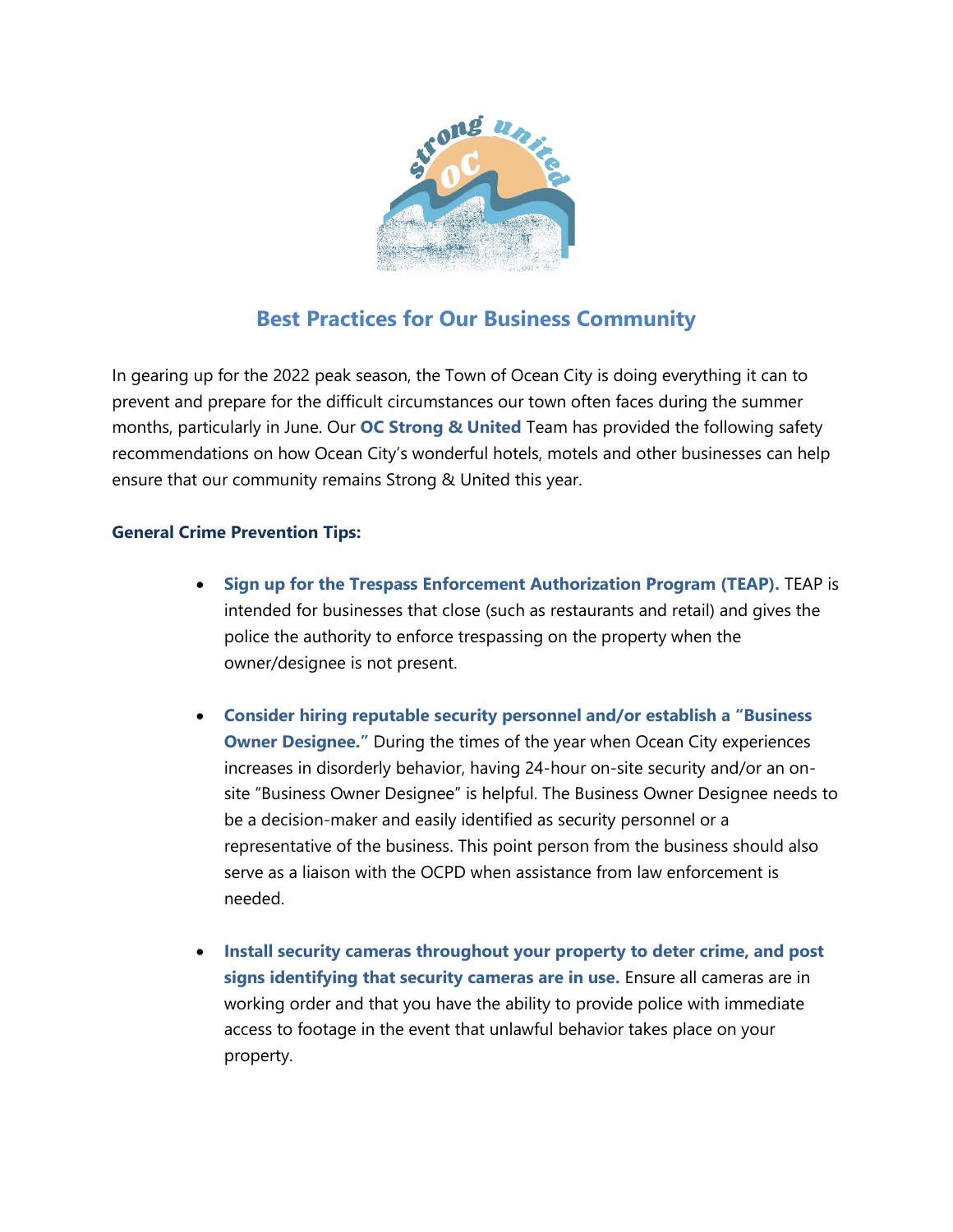• **Participate in the OCDC Downtown Lighting Program**. The Ocean City Development Corporation (OCDC) offers a Downtown Lighting program to bring energy-efficient LED lighting to alleys in the downtown area to increase safety for Ocean City residents, visitors and staff. The OCDC provides a match of up to \$500 for businesses and property owners to install such lighting. This lighting not only helps in public safety but also improves the visibility for pedestrians and bicyclists, who often use these alleyways to get around downtown.

**To learn more about OCDC's Downtown Lighting program and to apply for a grant to help install LED lighting, please visit: <https://oceancitymd.gov/oc/light-up-downtown-program/>**

#### **Hotel, Motel & Restaurant Best Practices:**

- **Know who you're renting to/who is staying on your property.** You play a role in who stays at the properties that you represent. Avoid offering deeply discounted room rates and have clear policies when renting to unchaperoned minors.
- **Keep accurate records of all tenants staying on your property**. This includes photocopies of driver's licenses and vehicle license plate numbers.
- **Make your occupancy policies clear.** Include occupancy policies on your website or in welcome materials so visitors are aware, and be sure to also detail the policies in lodging agreements.
- **Consider enforcing a security deposit policy** if applicable, or keep credit card information on file in the event that damages/destruction occurs. Similar to occupancy policies, include this policy information on your website and in lodging agreements.
- **Provide employees and front desk staff with talking points for tough customer questions they may receive.** You can reference the Internal and External Talking Points *(found inside of this toolkit)*, and be sure to add talking points for any frequently asked questions that are specific to your business so that your employees feel prepared.
- **Maintain an open dialogue with employees** to ensure they know to report any customer issues, violations of your lodging policies and other concerns to the appropriate manager.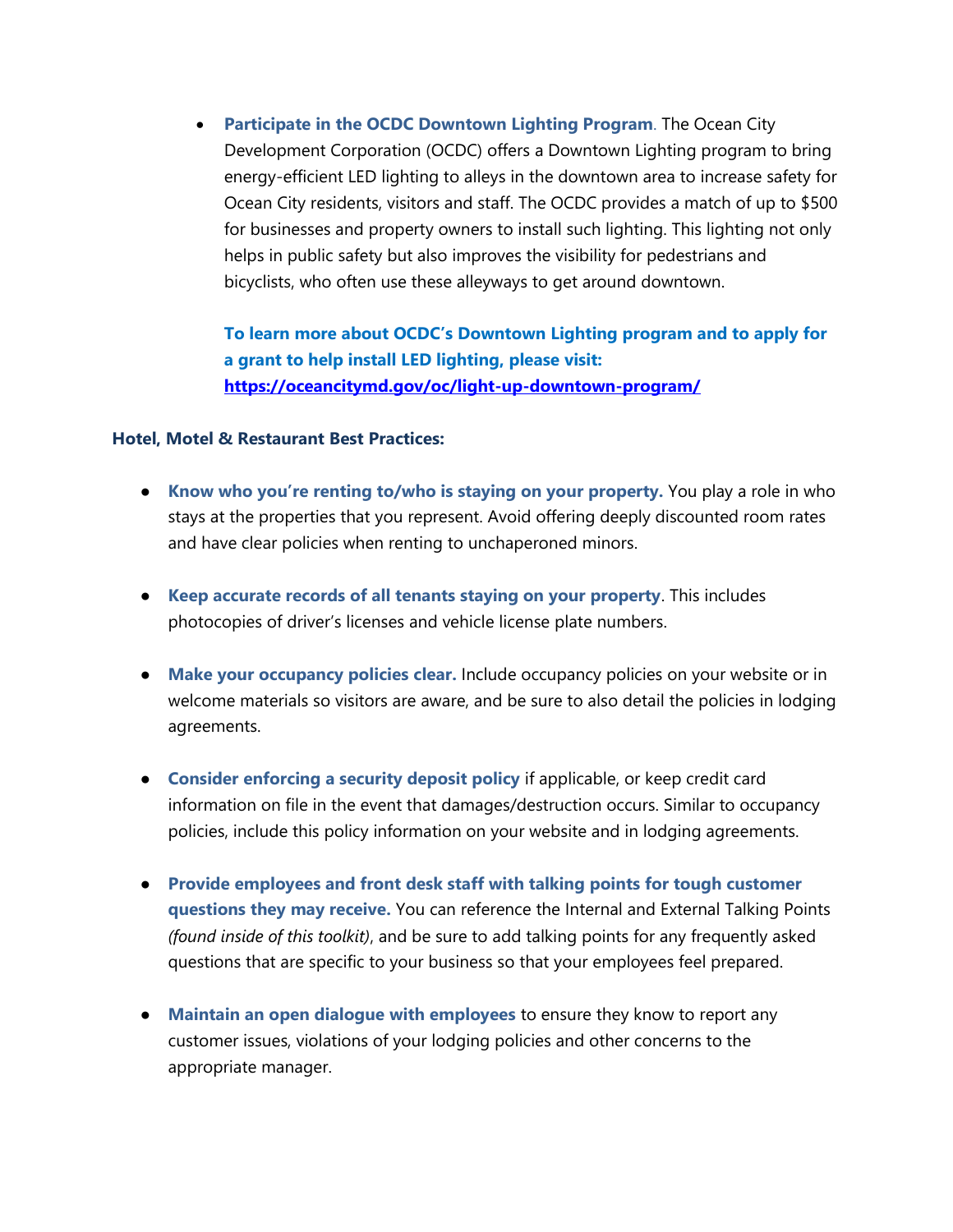- **Work in collaboration with the Ocean City Police Department.** Businesses can assist the OCPD in maintaining the safety of visitors and staff while effectively addressing disorderly behavior on private property.
	- The responsibility of maintaining safety on private property begins with the property owner.
	- OCPD is responsible for maintaining safety on public property, such as sidewalks and roadways.
	- Consider hiring private security for your property.

# ● **Designate a "Business Owner Designee."**

- The Business Owner Designee should be visible on the property, especially between 5 p.m. and 1 a.m.
- The Business Owner Designee can be an owner, manager or security personnel, and it is best for that person to wear a business uniform so that they are easily identifiable.
- **Train staff on how to defuse an issue when it arises on your property.** Maintaining everyone's safety is always the top priority. Most of the time, a Business Owner Designee can defuse the situation without involving the police. However, it's important for all staff members to know how to handle an issue when it arises. Here are a few tips to address disorderly behavior on your private property:
	- Seek voluntary compliance by requesting the individual(s) discontinue their behavior.
	- Ask the individual(s) to leave the property by giving a trespass warning.
	- Enact evictions if necessary.
	- If the Business Owner Designee cannot obtain voluntary compliance, call the police. Calling the police allows officers to enter private property and assist.
	- In many trespassing cases on private property, the officer will be able to make an arrest, particularly if the trespass warning is given in the officer's presence.
	- Officers are not always able to make an arrest, as some offenses qualify for a criminal citation in place of an arrest.
	- If an arrest is made, the Business Owner Designee may be subpoenaed as a court witness.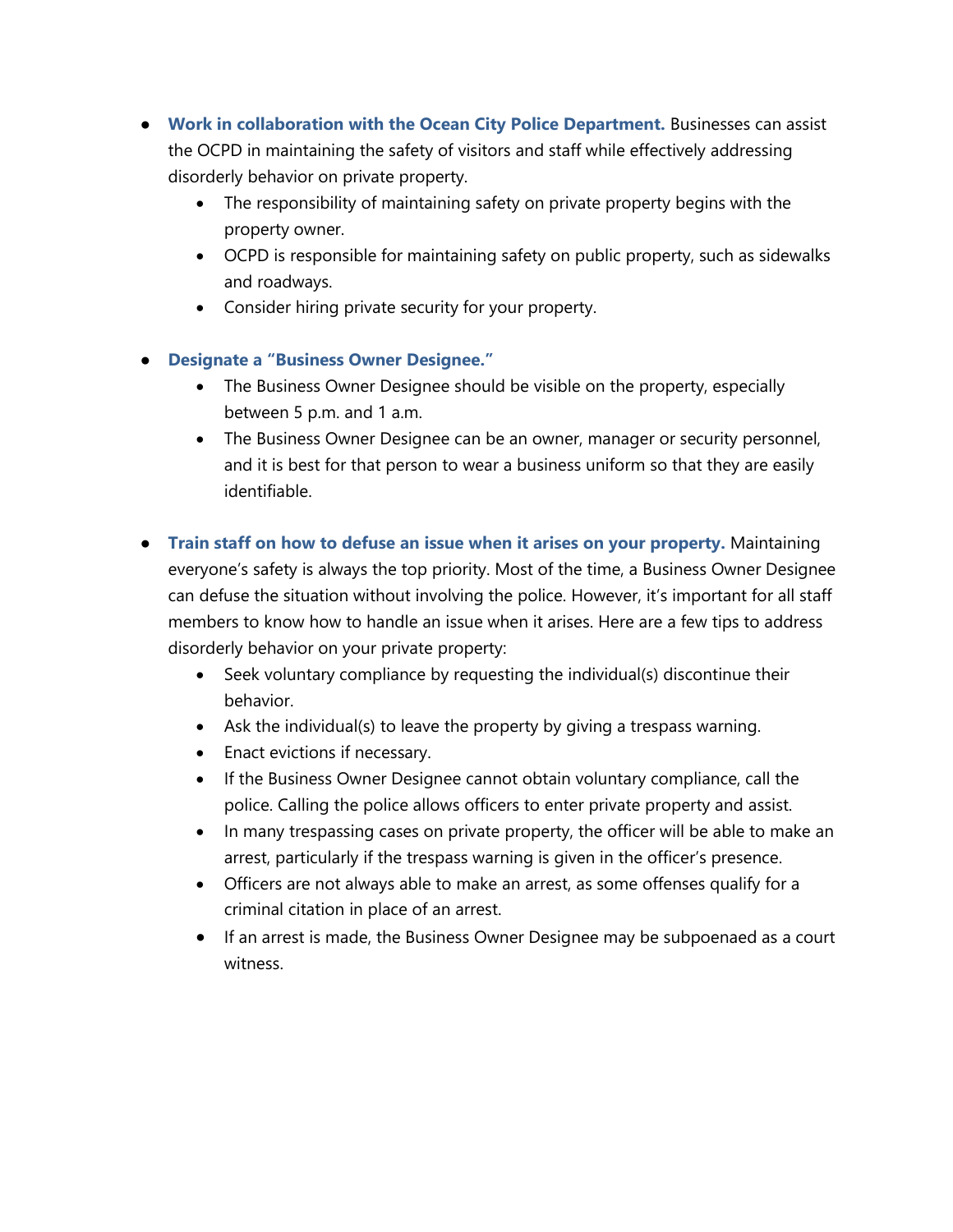

# **External Talking Points**

*Share these talking points with your staff to help them address some of the tough questions they may be receiving from customers who are planning a vacation in Ocean City.*

# **General Safety FAQs:**

# **Is it safe for my family to visit Ocean City? Is it safe on the Boardwalk?**

- Ocean City is a great destination for families, and it's safe to visit Ocean City and the Boardwalk.
- During the summer, particularly in June, Ocean City has historically experienced a few isolated incidents with young adults on the Boardwalk and downtown area (typically between 10 p.m. and 4 a.m.), but the town is very safe and the Ocean City Police Department stays vigilant in protecting the community.

# **Is June a good time to visit Ocean City with my family?**

- In June, Ocean City typically sees an uptick in disorderly behavior on the Boardwalk and downtown area late at night, due to it being a popular time for young adults to visit Ocean City.
- This behavior historically subsides after June.
- If you visit Ocean City in June, you can expect larger crowds of young adults on the Boardwalk and downtown area, occasional noise and increased law enforcement presence.
- While the town is always doing its best to ensure everyone has a positive experience in Ocean City, visitors seeking the most family-friendly experience possible may want to consider planning their vacations for later on in the summer.

# **Is it safe to send my high school senior/teen to Ocean City?**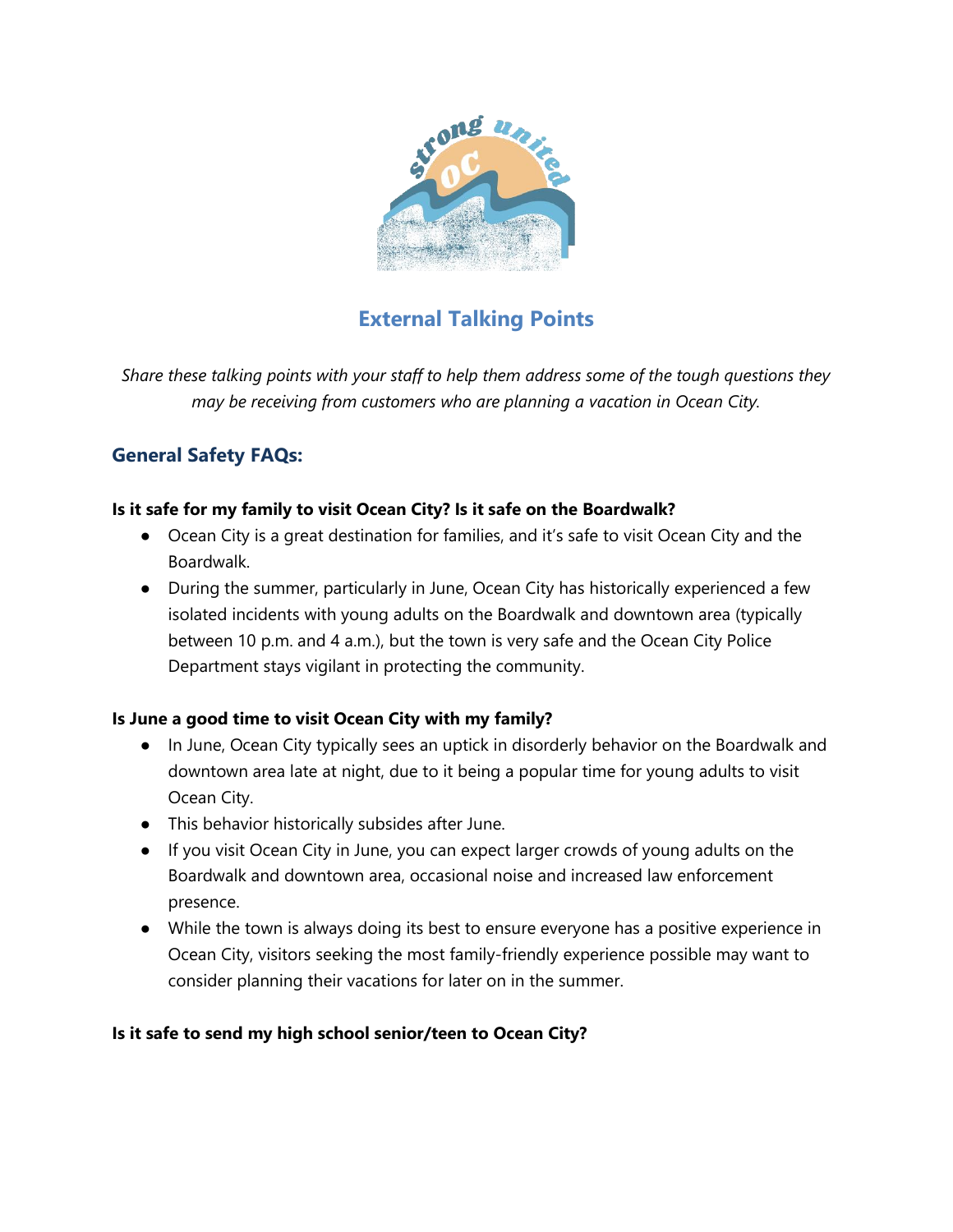- It is a parent's choice on whether or not to send unchaperoned high school students and teenagers to Ocean City in June, however it's important for parents to know that the popular Play It Safe program is no longer offered.
- June has historically been a popular time for high school graduates and other young adults to visit Ocean City, leading to an increase in disorderly behavior throughout town.

# **What actions are being taken by the Town to increase safety and prevent crime this year?**

- The Ocean City Police Department will be reallocating officers and modifying patrol times in order to increase law enforcement presence on the Boardwalk and throughout town.
- The OCPD will also increase the presence of allied agencies if needed, such as the Worcester County Sheriff's Office, Maryland State Police, and the Natural Resources Police.
- Officers will be strictly enforcing all laws and ordinances, and the OCPD will continue to be vigilant as always.

# **If I want more information about how safe it is to visit Ocean City, who should I contact?**

● For more information about town-wide safety and enforcement measures, please contact Ocean City Communications Manager Jessica Waters at *JWaters@oceancitymd.gov* or OCPD Deputy Communications Manager Ashley Miller at [AMiller@oceancitymd.gov.](mailto:AMiller@oceancitymd.gov)

# **Internal Talking Points**

*Use these talking points to address employee FAQs about safety measures in Ocean City and at your business. Modify the business-specific FAQs to best address your employees' concerns.*

# **What actions are being taken by the Town to increase safety and prevent crime this year?**

- This June, the Ocean City Police Department will be reallocating officers and modifying patrol times in order to increase law enforcement presence on the Boardwalk and throughout town.
- The OCPD will also increase the presence of allied agencies if needed, such as the Worcester County Sheriff's Office, Maryland State Police, and the Natural Resources Police.
- Officers will be strictly enforcing all laws and ordinances, and the OCPD will continue to be vigilant as always.

# **Why does crime seem to increase in June?**

● In June, Ocean City historically sees a spike in crime and disorderly behavior as June tends to draw a younger demographic to Ocean City.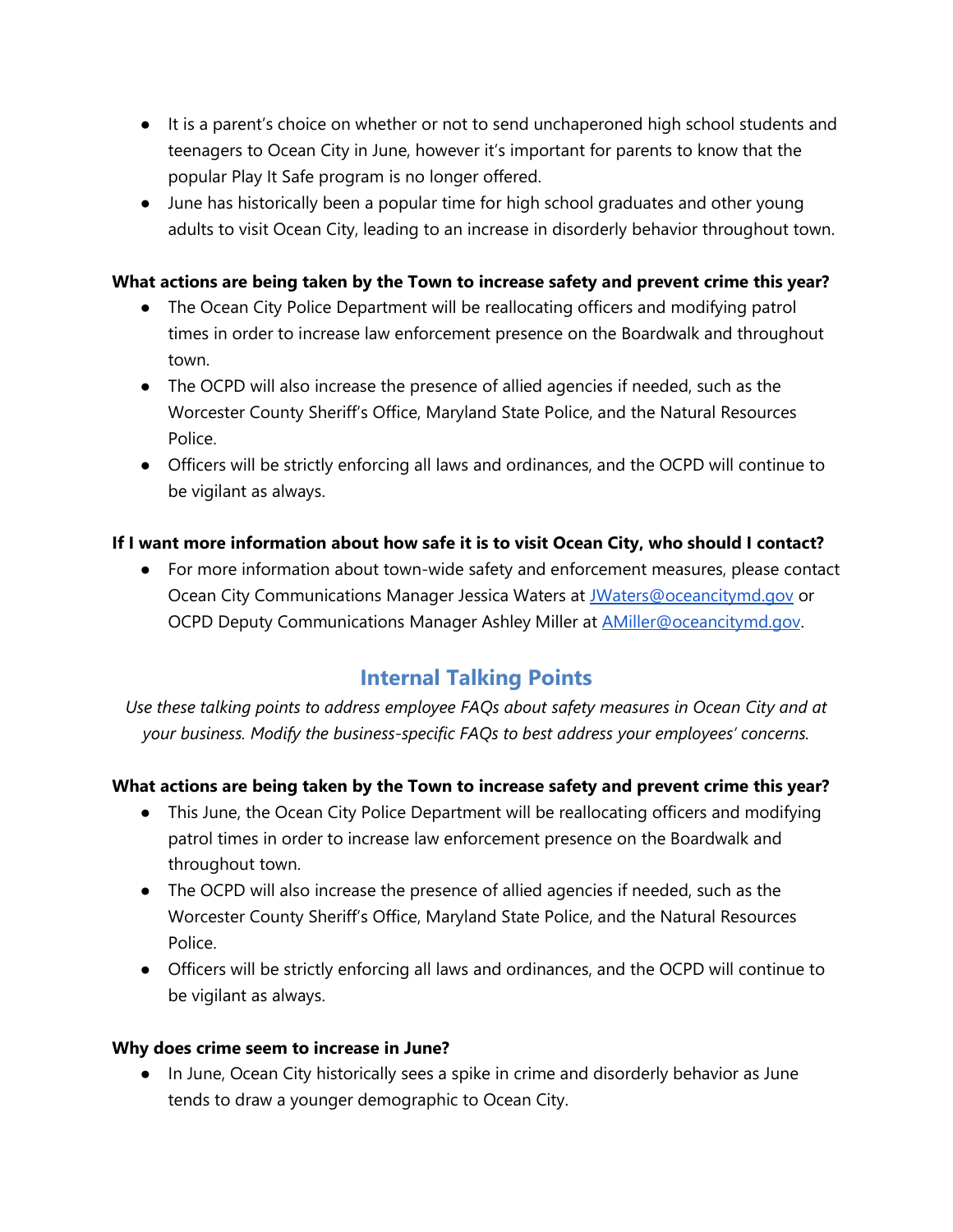● However, for more than a decade, crime has trended downward after July 1 each year, and Ocean City begins to draw in more family visitors.

# **What will you be doing to keep me and other employees safe?**

● The safety of our employees is always our number one priority. Please know that we take your safety very seriously and will be stepping up our safety protocols, including [INSERT SPECIFIC DETAILS].

#### **What if I don't feel safe coming to work?**

• The safety of our employees is our top priority, so please let your manager know if you ever feel unsafe to come to work, if you ever feel unsafe during your shift, or if you have any other safety concerns.

# **If a customer asks me if it's safe to visit our business or anywhere else in town, what should I tell them?**

● Please refer to the "External Talking Points" for helpful information about Ocean City's safety efforts.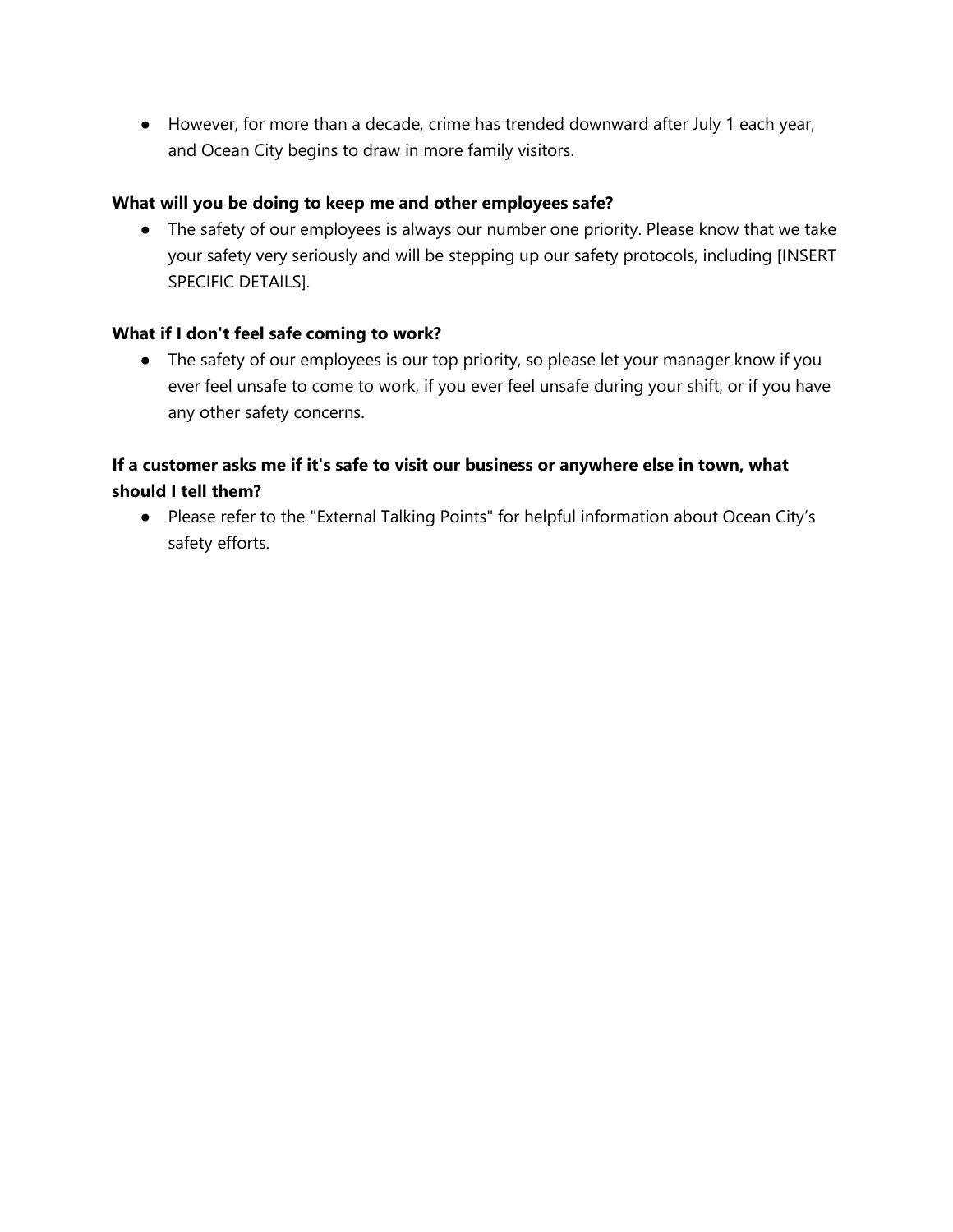

# **General Social Media Best Practices**

Social media has become one of the most influential forces in consumers' decision-making behaviors. For the tourism industry in particular, social media has completely changed how users research a destination, compare accommodations, plan activities and determine "must-try" dining experiences. It's incredibly important Ocean City and its businesses work together to create a more positive narrative.

Using the following social media best practices will help you strengthen your business's online presence and help showcase the unique, fun, family-friendly vacation that can only be found in Ocean City.

# **Keep it Positive + Upbeat**

● **Every business plays a significant role in the OC vacation experience.** The fun times and great memories your business creates for visitors should be reflected in your tone in both content and responses to customer comments.

# **Share Relevant Content Often**

- **Share content often and consistently** to keep customers engaged, informed and interested in your business.
- **Keep content relevant** to the business and customer experience.
- **Share fun insights, happy moments and exciting updates** to remind all of your customers, even those not currently in OC, why they feel connected to your business and choose to follow you online.
- **Avoid posting anything that could be perceived as controversial.** Be aware and sensitive to the news of today, and refrain from posting content that could spark negative debate or commentary.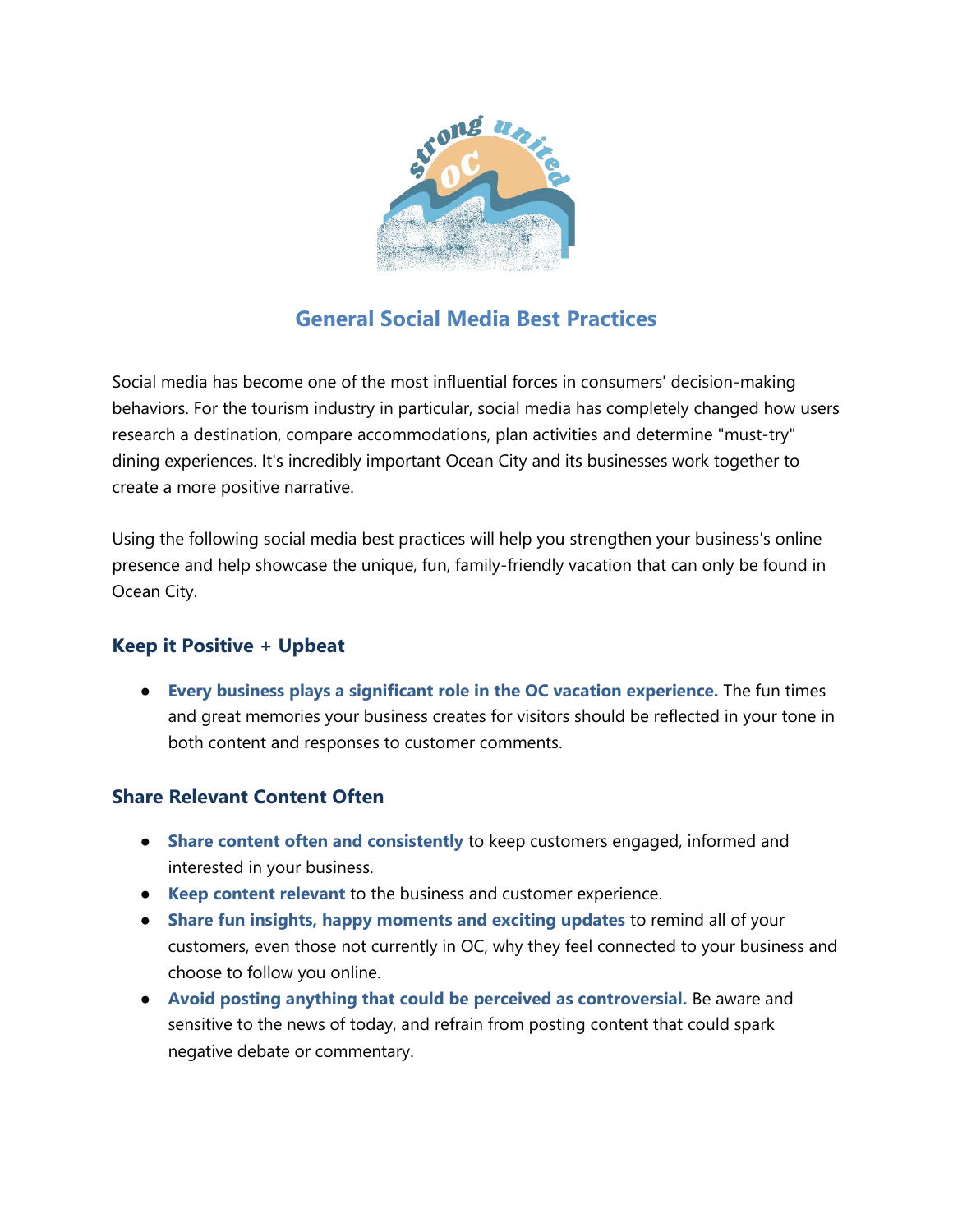# **Incorporate Highly Visual Images**

- **Regularly share engaging and eye-catching shots** that focus on customers' favorite experiences or products from your business.
	- If photography isn't your strong suit, see if you have someone on staff who can help!



# **Utilize User-Generated Content (UGC)**

- **Visitors love to share photos of their vacations and fun experiences on social media, and typically tag the businesses featured.** Share these photos regularly to create a connection with the community and provide future visitors with a glimpse into a real Ocean City vacation.
	- If you're tagged in engaging Instagram Stories by a customer, share them to your own Stories so that followers can experience authentic content being created in real-time.
	- Encourage users to submit their photos featuring your business to build your UGC library and engage directly with loyal customers.
	- If you decide to share UGC, be sure to give photo credit to the user that submitted or posted the photo.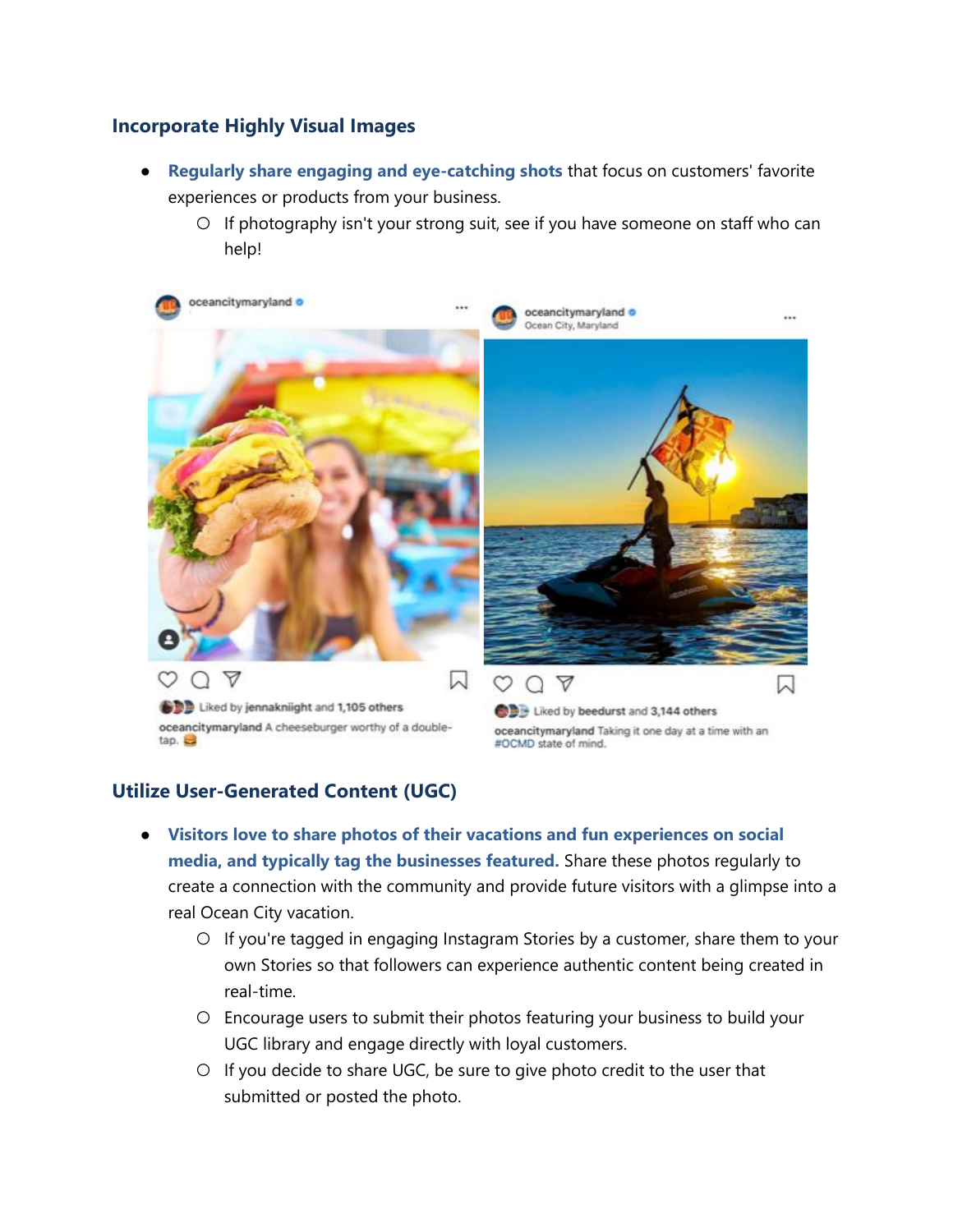○ While it's great to inform followers of ongoing promotions, be careful not to overwhelm followers with too many promotional messages.

# **Monitor Pages + Be Responsive**

- **Be sure to check your pages for new questions, comments and messages often.** Treat these interactions as opportunities to build customer loyalty, gain future patrons and turn any negative experiences into a positive one.
- **The interactions you have with customers are not only a reflection of your business, but Ocean City as well.** It's important to demonstrate the town's inviting nature and family-friendly atmosphere.
	- When a positive comment is received, acknowledge the customer to let them know you appreciate their feedback with something like, "So glad you enjoyed it!" or "Hearing this made our day. Thanks for stopping by!"
	- If a negative comment is posted in regards to your business, products/services, avoid sounding defensive, unconvinced, irritated or insincere in your response. Maintain a professional approach and direct the conversation off the main channel with a response like, "So sorry to hear that! Mind sending us a private message with your contact information so we can address this?"
	- Should you receive a negative comment or question about the town or its status, reference the provided FAQs sheet for information and recommended responses.
- **Maintain a professional page by responding to customer comments and posting content as the business page as opposed to your personal page.** This will prevent you from communicating with customers from your personal profile.
- **Even the most loved businesses will be forced to deal with questionable comments or posts from users.** When relevant to your business they should be addressed directly. However, you should consider hiding or removing them if they are:
	- Spam Posts that include unrelated or unfamiliar links that may direct users to sites with viruses or malware.
	- Irrelevant content Posts that are not related to your business and would not be of any interest to your audience.
	- Inappropriate content or language This includes explicit language, sexual content, racist, sexist or homophobic comments.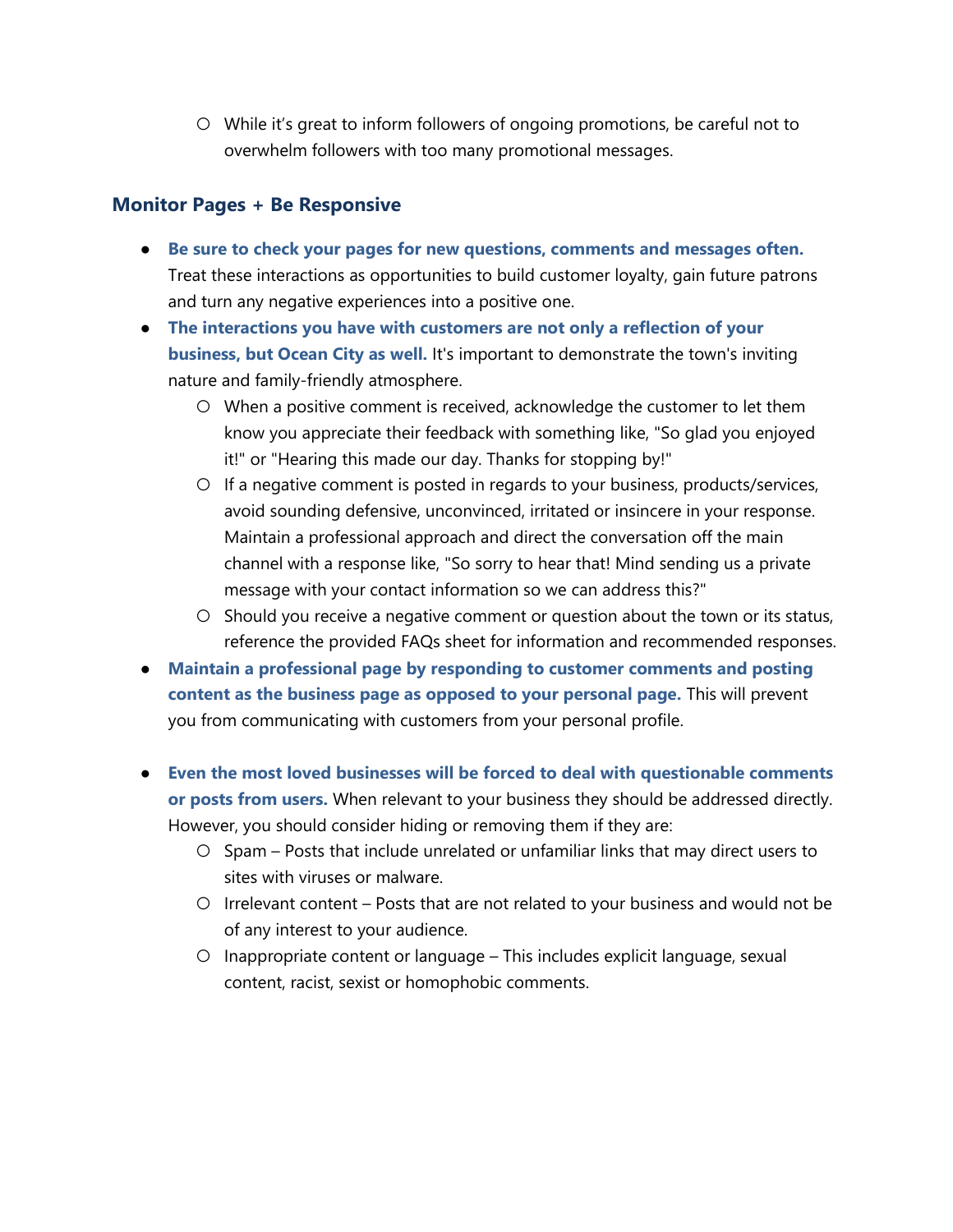

**Keep OC Litter Free**

The Town of Ocean City, Green Team and community partners have been working diligently on an anti-littering campaign in hopes of reducing the amount of trash on the beach, streets, Boardwalk, and in the ocean and surrounding coastal bays. The Green Team recognizes that there is no easy solution and it will take the community as a whole to reduce the amount of litter that has been occurring.

The Litter Free OC Campaign encourages businesses, visitors, residents, and students to commit to this effort in reducing litter by singing a pledge to take part in this campaign at the newly developed website [https://oceancity.green/.](https://oceancity.green/)

Keeping Ocean City clean is invaluable for multiple reasons. As a beach community, protecting our surrounding marine life, coastal bays and preventing pollution could not be more important to us. It is also important to recognize that many people associate a clean community with being a safe community.

As a strong and united community, we all need to recognize that a clean and safe community makes us that much stronger and united. Keepings the streets, beaches and boardwalk free of litter creates a positive impression of our community as a whole and can inspires people to do their part in helping to keep it clean.